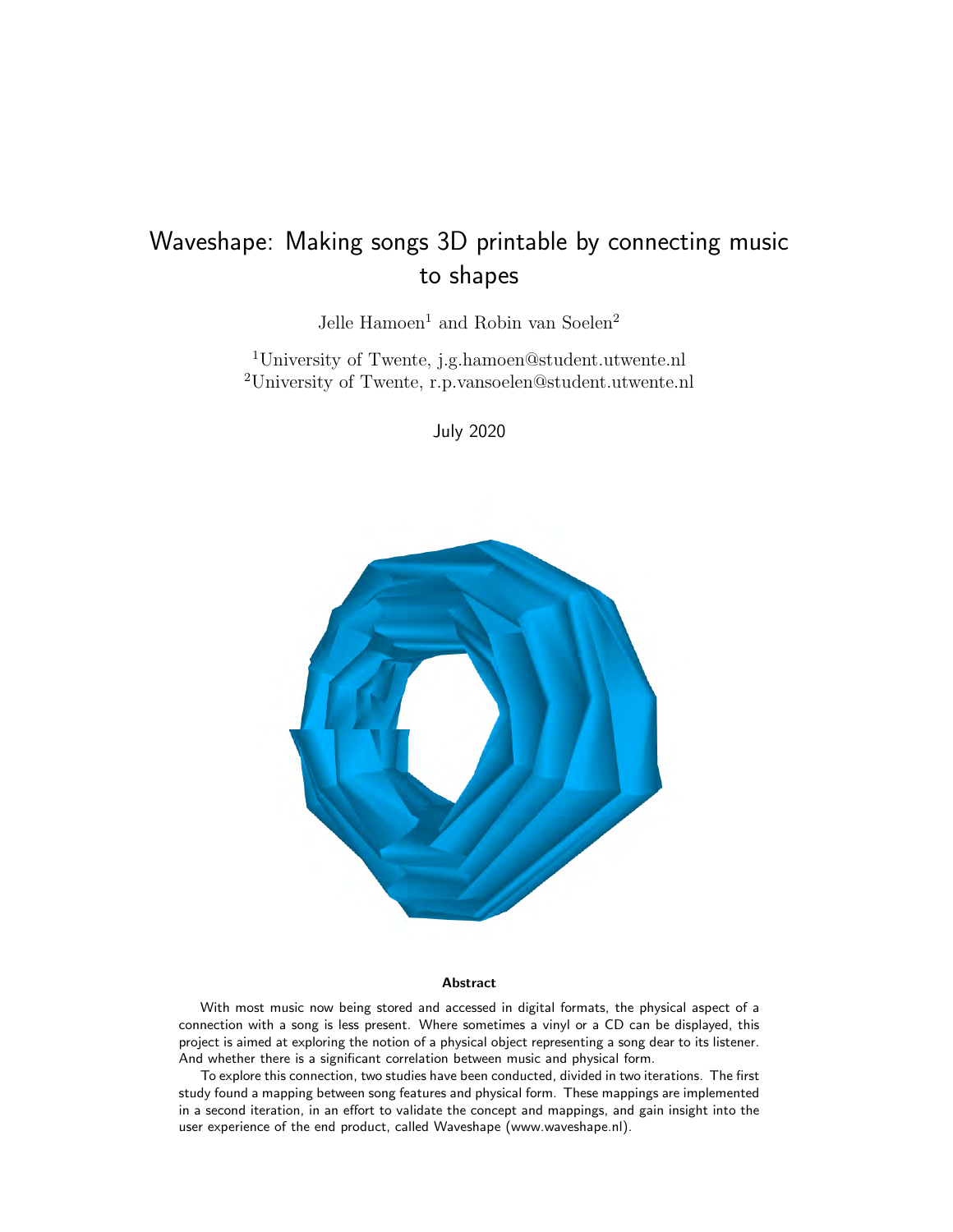# Contents

|   | 1 Introduction                | 3                |
|---|-------------------------------|------------------|
|   | 2 Background and related work | 4                |
|   | 3 Pilot study                 | $\boldsymbol{6}$ |
|   | 4 First prototype             | 12               |
|   | 5 First evaluation            | 15               |
|   | 6 Second prototype            | 20               |
|   | <b>7</b> Second evaluation    | 23               |
| 8 | Conclusion                    | 28               |
| 9 | <b>Reflection</b>             | 28               |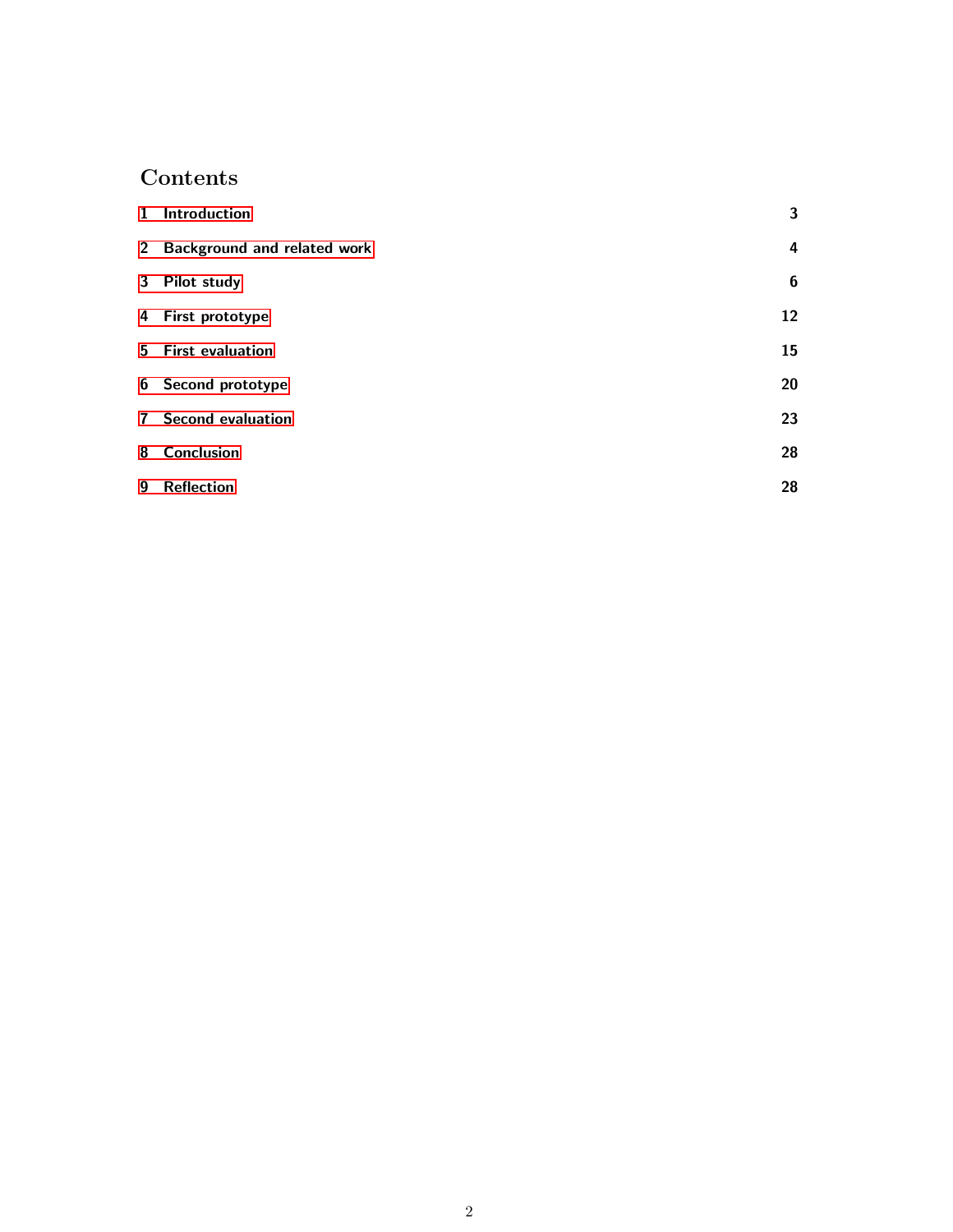# <span id="page-2-0"></span>1 Introduction

Often a song can bring back a lot of memories and personal experiences. In the age of music streaming, these songs and their memories might get lost in the overwhelming amount of music that is available on the internet. This report focuses on ways to make songs tangible and therefore making it easier to store and keep them. The proposed solution to this problem is to create a tool that analyzes music, and according to its features, automatically generates a unique 3d printable model.

During this project, the relations between sounds, emotions and shapes will be explored and applied to the generation of aesthetically pleasing and coherent 3D models.

## 1.1 Motivation

Having a physical object to connect a song that one holds dear can be of great value to that person. Exploring a song through a new set of senses (vision and touch), might transcend ones emotional attachment to that song when compared to the same song when it is only heard. Besides serving as an enhancement to the experience of the song, it can also serve as reminder to the existence of the song or just as an aesthetically pleasing collector's item.

Establishing a connection between physical form and music can learn us more about how different senses are related and learning how to bridge the gap between these senses might serve as a valuable contribution to the field of multi sensory design and research.

## 1.2 Research questions

The first step to creating a tool that transforms songs into a unique and 3D printable shape is to find a link between audio and shapes. To be able to find and overlap between audio and shapes, both sound and shapes will be reduced to their parameters. The goal is to find parameters that describe sound and shapes accurately and discover how these parameters overlap with each other. Therefore, the first question that will be answered is:

• What is the best mapping between audio features and shape parameters?

To already get a sense on how people perceive music and how they would translate this perception into a shape, a pilot study will be conducted. This will be done through a survey. After the pilot study, the project will make use of two iterations. During both iterations a prototype will be developed and evaluated.

The results of the pilot study will be used in the development of the first prototype. This prototype should be able to generate shapes based on certain parameters and will be used to answer the first research question by allowing users to create their own mapping between music and shapes.

Once a sufficient mapping between the two domains has been constructed, a fully rounded application will be created using this information. This application will be used to answer the following two questions:

- What is the current status of the usability of the product?
- How well do the generated shapes match the songs?

After these two iterations are completed, there will hopefully be a foundation for a product that will be useful and usable.

### 1.3 Keywords

Music, 3d printing, Design, Arousal, Valence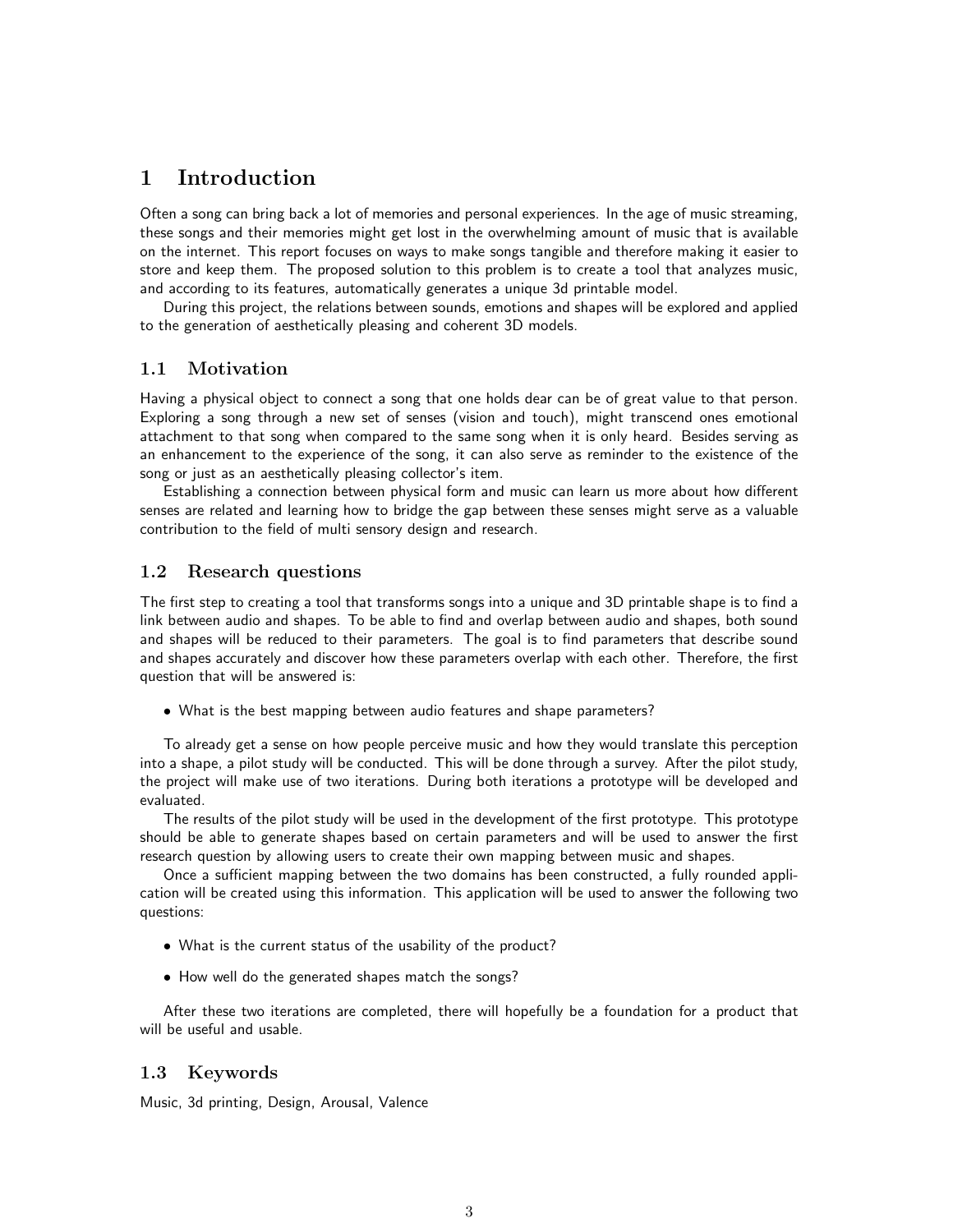# <span id="page-3-0"></span>2 Background and related work

Before designing and conducting any experiment it is a good idea to get an overview on the state of the art and existing literature on the relevant subjects.

#### 2.1 Music and emotion

Reducing songs to parameters is a common task when working with music recommendation systems or audio visualizers. In this report we assume that a listener's perception of a song can be split into two categories: Descriptive and emotive parameters. The descriptive parameters of a song have measurable properties. Examples of these are volume, pitch, timbre and tempo. Emotive parameters are not physically measurable and often specific to the listener. Examples of emotive parameters include the emotion a song evokes and the memories it triggers.

Despite the fact that emotion is not physically measurable, due to technological advancements it becomes possible to extract emotional information.There are three main methods of retrieving emotion from music [\[11\]](#page-29-0). One method is to create a contextual text analysis of the song, which requires browsing the internet in order to find labels, reviews and other documents that might discuss the mood of the song. Another method is to do an emotional text analysis of the lyrics. The use of NLP methods, using for example Support Vector Machines (SVM's), retrieved interesting results . Extracting emotional information from lyrics has had several applications. [\[9\]](#page-29-1)[\[17\]](#page-29-2). However, because of the dis-ambiguity of music lyrics, the retrieved emotion from the lyrics was not always in line with the emotion the music evoked. [\[3\]](#page-29-3) [\[16\]](#page-29-4). The third method of extracting emotion from music is to do a content based audio analysis, which requires analysing the audio and assigning an emotion according to its features. Due to advancements in the field of machine learning, computers are able to more accurately plot the emotion of a song onto the valence/arousal plane [\[18\]](#page-29-5). The valence/arousal plane is one of the most common methods used for objectively transcribing emotion.

There is already quite some work being done on content based audio analysis. One of the most extensive applications is one implemented by Spotify. Spotify has created an API that allows users to access any song on their platform and to retrieve a list of audio features they have extracted. Examples of these features include valence, energy, tempo and danceability. Spotify extracts these features by letting professionals assign these values to a small set of songs and then extends this using machine learning [\[14\]](#page-29-6). Besides the global features, the Spotify API also automatically divides a song into several segments and assigns features like the loudness or tempo to each of these segments.

## 2.2 Music, emotion, color, and shape

Reducing shapes to parameters is an important task for parametric shape generation. In this report we distinguish between the color of the shape and how the shape is formed. Examples of shape parameters are the symmetry, roughness and edginess. All these aspects have been proven to evoke certain emotions [\[5\]](#page-29-7). In figure [1](#page-4-0) several shape parameters are grouped by valence and arousal.

While shapes and audio do not share any physical properties they do share an emotive property. Based on the fact that emotion can be retrieved from both audio and shapes, establishing a connection between them by using emotion as a bridge seems like a possible approach. Creating a connection between audio and shapes through emotion has already been done. For example, the system "In a State" takes the audio from a live piano performance, retrieves the emotions from this and generates visuals that are being projected on a stage [\[12\]](#page-29-8). A connection audio and visuals does not have to be established using emotion. A popular application of this connection is the audio visualizer. Audio visualizers are mostly lines and colors moving on the beat of the music, with the aim to provide something to look at while listening to music. The most iconic usage of this are the visualisations which were being shown in the old versions of Windows media player (Figure [2\)](#page-4-1). However, most audio visualizers that do not use emotion as a bridge heavily rely on the temporal domain to make the connection make sense.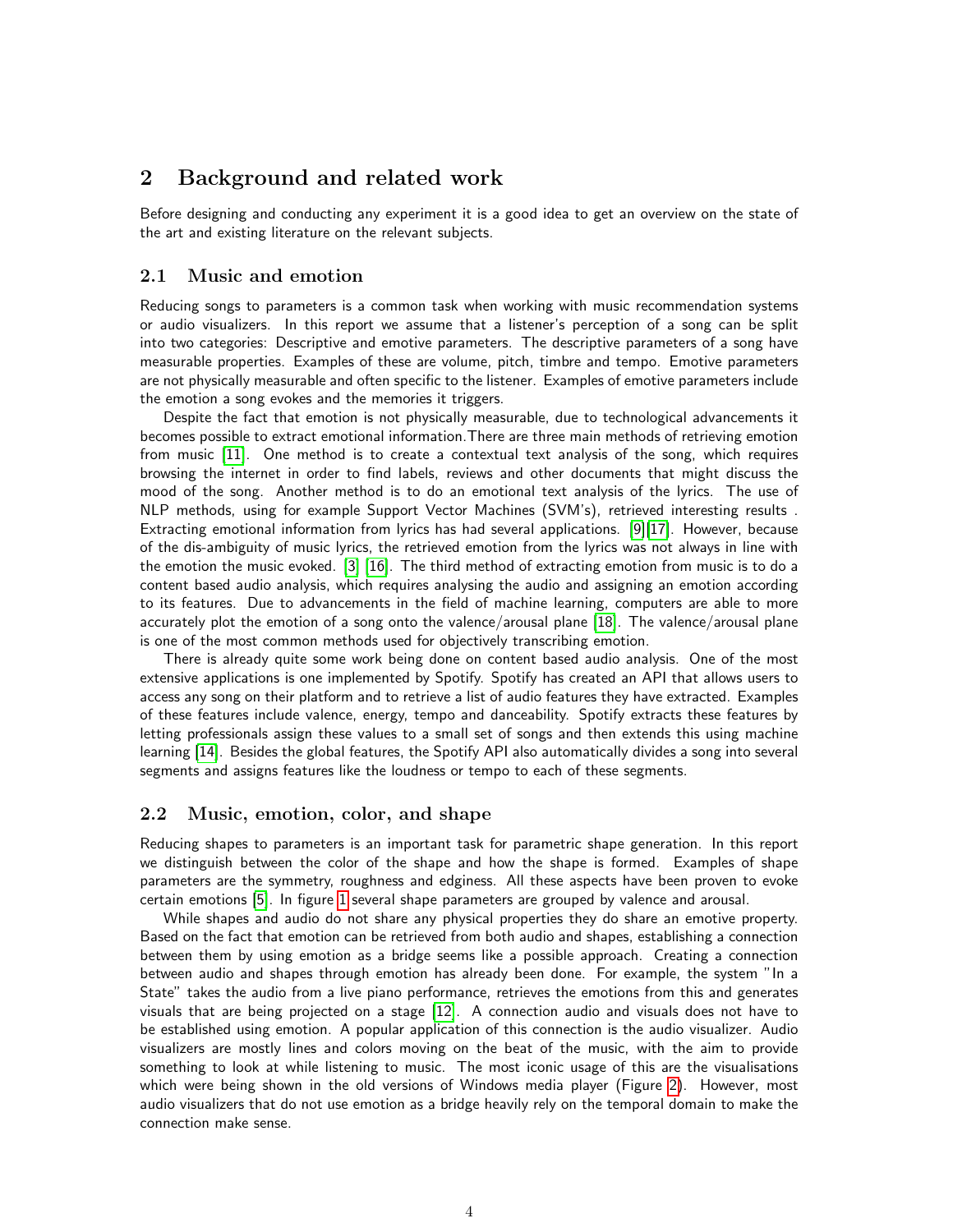<span id="page-4-0"></span>

<span id="page-4-1"></span>Figure 1: Shape parameters mapped to the valence arousal scale. [\[5\]](#page-29-7)



Figure 2: audio visualisation within old version of Windows media player

# 2.3 Making music tangible

There is already some work being done on transforming data into 3D prints. Using the physical data like the heartbeat of a person and 3D printing this, made people more conscious about their involvement in physical activity and illustrated different levels of engagement with the artifacts [\[10\]](#page-29-9). Figure [3](#page-5-1) shows an example of a 3d printed interpretation of spoken word, which was part of an art project by Inmi Lee and Kyle McDonald. There is also a lot of research done on the relationship between 3d shapes and emotions, for example [\[1\]](#page-29-10), which tries to map this relationship using fuzzy logic, after evaluation this method showed a high correlation between the two domains. Another interesting application of making sound tangible is the Laughter Blossom [\[19\]](#page-30-0). Which is an artificial plant whose blossom recognizes and acts upon laughter.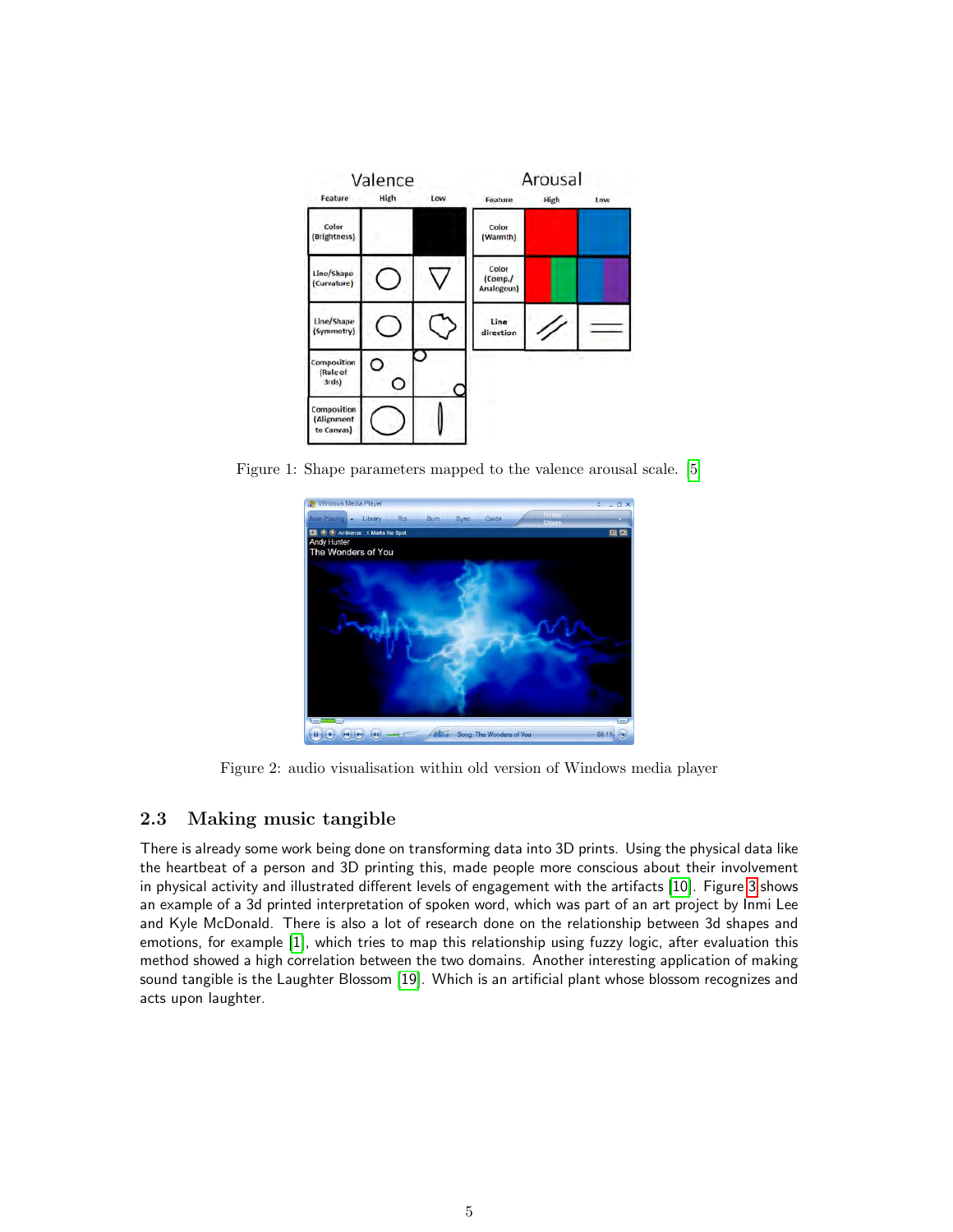<span id="page-5-1"></span>

Figure 3: "Mother," from artists Inmi Lee and Kyle McDonald

# <span id="page-5-0"></span>3 Pilot study

This section describes an exploratory pilot study, conducted to get an initial overview of different ways people perceive and remember music, and how they would relate this perception into shapes and colors. To achieve this, a survey is carried out that aims to identify a connection between sound and shape parameters.

# 3.1 Goals

The goal of the first pilot study is to explore whether there actually is a connection between shape and music, and which elements of music people pay the most attention to when listening. To find the most important elements, participants are asked to describe the difference between songs, as to get the most genuine impression of the elements people pay attention to, without explicitly asking, and influencing answers. To research this, two research questions can be formulated:

- Is there a connection between the perception of music, and shape properties?
- Which elements of music do people find distinctive between songs?

# 3.2 Method

<span id="page-5-2"></span>According to the literature it is possible to transform both music and shapes onto the valence arousal plane. Therefore during the pilot study this plane will be used as a coupling between the two domains, like illustrated in figure [4.](#page-5-2)



Figure 4: coupling from audio to valence/arousal to shape [\[5\]](#page-29-7)

## 3.2.1 Measures and procedure

A survey will be created which will be split into two parts. The first part will focus on extracting descriptive parameters that listeners tend to notice, while the second part focuses on how these songs translate into shape parameters.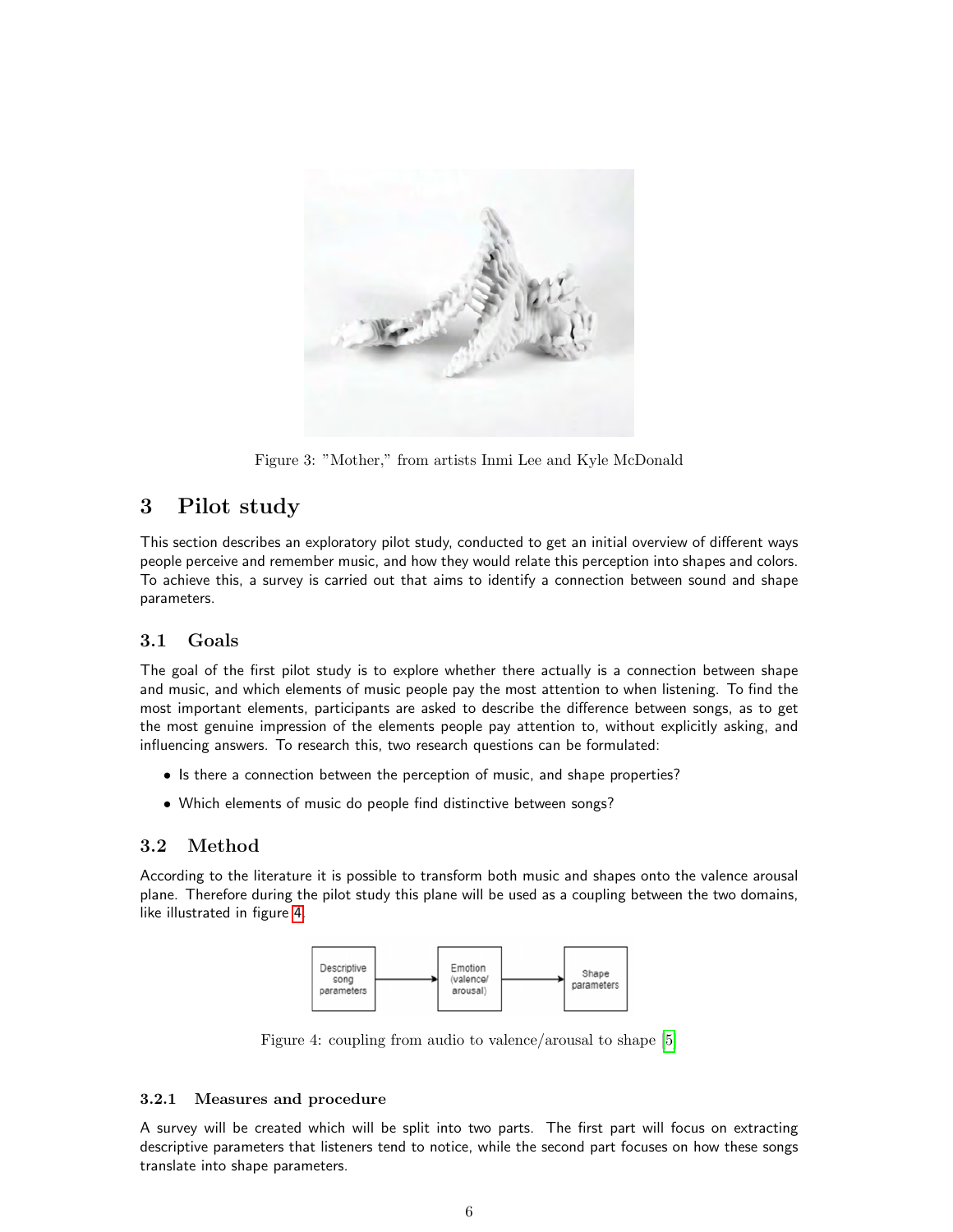During the first part of the survey participants will be given two songs with a distinct difference in one of the axes on the valence/arousal plane. They will be asked as an open question to describe all the differences they hear between these two songs. This way it becomes possible to find the parameters that most likely result in a change on this axis of the valence/arousal scale.

Then, during the second part of the study participants are being asked to map shapes and colors to four individual songs. Participants will be given a song and a set of options for shapes and colors to choose from. We have chosen to investigate the effect of three shape parameters, these parameters are based on Figure [1,](#page-4-0) and the accompanying related work [\[5\]](#page-29-7):

- Curvature Round vs. Angular
- Size/proportions Small vs. Large
- Symmetry Symmetrical vs. Unsymmetrical

<span id="page-6-0"></span>We have chosen five different colors based on a study that links emotion to shapes [\[20\]](#page-30-1). The two questions per song in the second part can be viewed in figure [5.](#page-6-0) As an optional input we created the possibility for participants to draw and upload their own interpretation of the music. This will provide an overview of different translations from songs into visuals that can serve as an inspiration for the design of the system.



Figure 5: Shape parameter options

#### 3.2.2 Stimuli

We have chosen eight different songs to compare. These were chosen based on the classification of songs to a valence/energy scale visible in [6.](#page-7-0) These songs are paired based on being opposites on either the energy scale or the valence scale, while the other parameter stays consistent. These pairs are:

- Ace of Spades (Motorhead) My Immortal (Evanescence). Different energy level, low valence.
- Can't Stop the Feeling (Justin Timberlake) Dont Worry Be Happy (Bobby McFerrin). Different energy level, high valence.
- Heart Shaped Box (Nirvana) Happy (Pharell Williams). High energy level, different valence.
- Same mistake (James Blunt) La Mer (Charles Trenet). Low energy level, different valence.

During the second part, the same eight songs will be shown to the participant but now individually.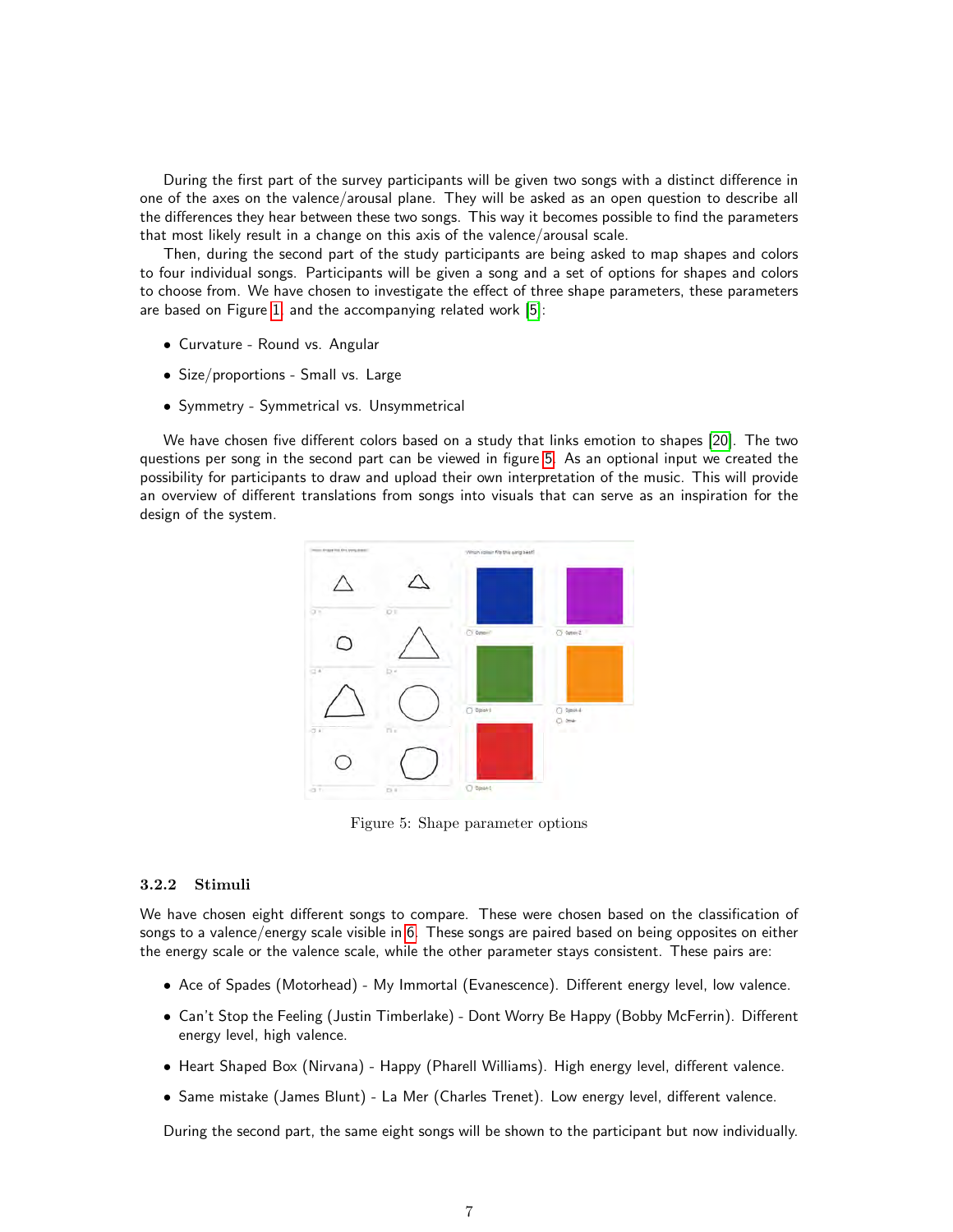<span id="page-7-0"></span>

Figure 6: Music classification by energy and valence [\[8\]](#page-29-11)

## 3.2.3 Participants

For this study, participants are students from Dutch technical Universities. The aim is to have an equal distribution in gender, and an age range within 18-28. A desired amount of participants would be around 20 persons.

## 3.3 Results

Nine responses were collected during this pilot study. Participants were recruited from fellow students in our direct network. Participants are aged 21-28 and m/f ratio is 4/5. The full responses are visible in Appendix A. We went through the open answers of the first part and retrieved the most occurring descriptive parameters. This was done by manually categorizing results.

### 3.3.1 Song pair 1: Different energy level, low valence

- Difference in tempo: fast vs slow
- Difference in dynamics: loud vs soft
- Difference in timbre: Loud drums/guitars vs piano/strings
- Vocals: rough vs smooth

## 3.3.2 Song pair 2: Different energy level, high valence

- Difference in timbre
- Instrumentation: electronic vs old sounding
- Fullness: large band vs intimate
- Difference in tempo
- Difference in dynamics

### 3.3.3 Song pair 3: High energy level, different valence

- Difference in dynamics: Changing dynamics vs constant
- Instrumentation: raw vs polished
- Voice: rough vs smooth
- Voice pitch: Low vs high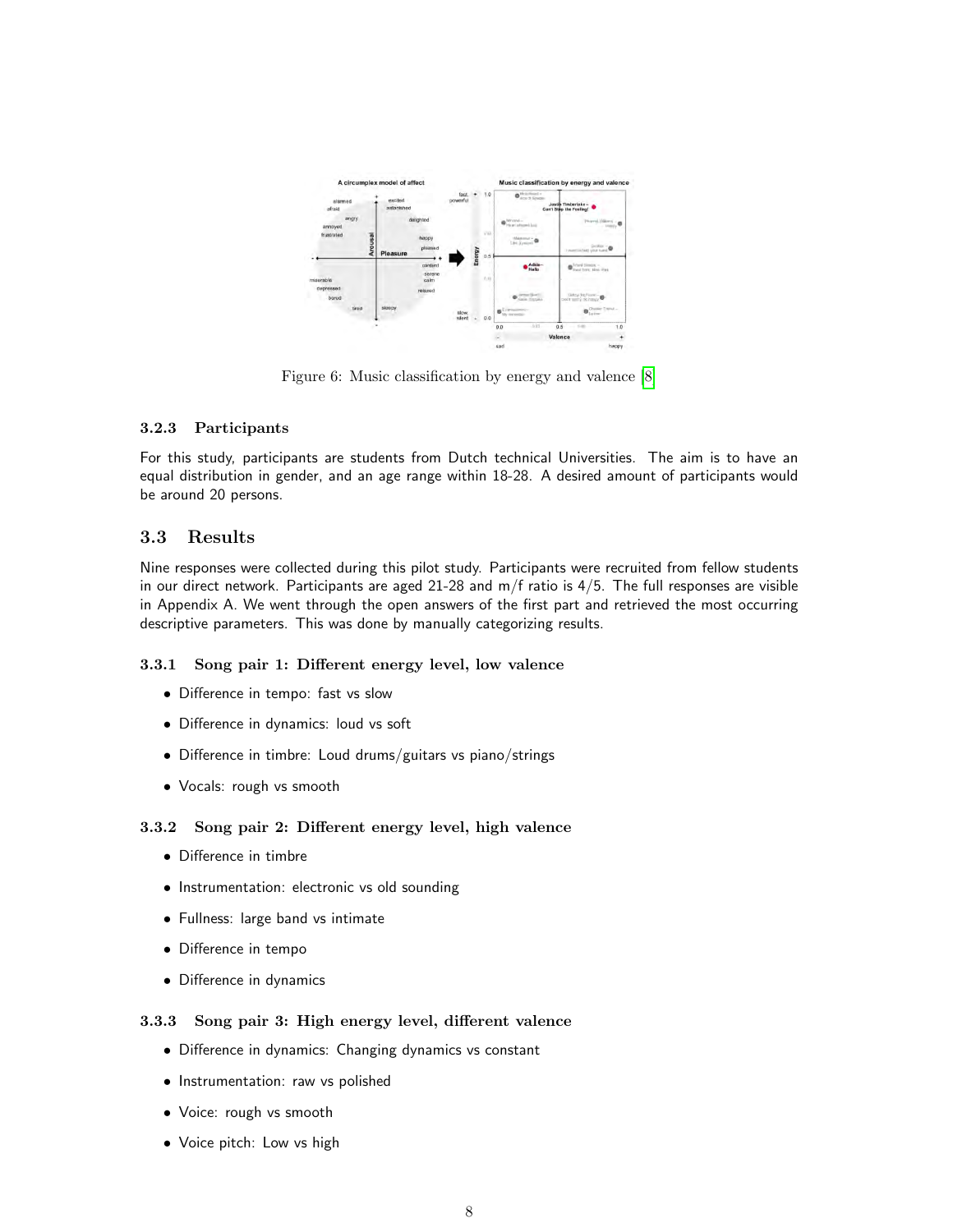<span id="page-8-0"></span>

| Colour       | LV, HA | HV, HA   | LV, LA   | HV, LA |
|--------------|--------|----------|----------|--------|
| <b>Black</b> | 11,1   | 0        | 5,6      | 0      |
| Blue         | 11,1   | 5,6      | 33,3     | 16,7   |
| Green        | 11,1   | 5,6      | 11,1     | 27,8   |
| Orange       | 5,6    | 44,4     |          | 16,7   |
| Purple       | 5,6    | 5,6      | 22,2     | 16,7   |
| White        | 0      | $\Omega$ | 11,1     | 0      |
| Red          | 55,6   | 0        | $\Omega$ | 0      |
| Yellow       | 0      | 38,9     | 5,6      | 5,6    |
| <b>Brown</b> | 0      | $\theta$ | 5,6      | 0      |
| Grey         | 0      | $\theta$ | 5,6      | 5,6    |
| Pink         | 0      | 0        |          | 5,6    |

<span id="page-8-1"></span>Table 1: Distribution of preferred colours compared to valence arousal combination (LV = Low Valence,  $HA = High Arousal etc.$ 

| <b>Shape Parameter</b>                        |                   | $\mid$ LV, HA $\mid$ HV, HA $\mid$ LV, LA $\mid$ HV, LA |           |           |
|-----------------------------------------------|-------------------|---------------------------------------------------------|-----------|-----------|
| Small vs Big $(\%)$                           | $50 - 50$         | $78 - 22$                                               | $67 - 33$ | $50 - 50$ |
| Rough vs Smooth $(\%)$                        | $67-33$   $22-78$ |                                                         |           |           |
| Triangle vs Circle $(\%)$   83 - 17   33 - 67 |                   |                                                         | $22-78$   | $-94$     |

Table 2: Distribution preferred shape parameters compared to valence arousal combination (LV  $=$  Low Valence,  $HA = High$  Arousal etc.)

#### 3.3.4 Song pair 4: Low energy level, different valence

- Difference in lyrics: English vs French
- Production quality: old vs new

While some participants described the difference through descriptive parameters, most participants did this through the describing the emotion they felt while listening to it. Common described differences were happy vs sad and aggressive vs calming. This is not surprising since these contrasts were exactly on which the pairs were selected.

The results to the second part of the survey are summarized in Table [1](#page-8-0) and [2,](#page-8-1) where Table [1](#page-8-0) shows the distribution of the preferred colour per VA combination and Table [2](#page-8-1) the preferred shape parameters. The full results can be found in Appendix A. Given the low amount of participant it is not possible yet to do reliable statistical analysis on this data. However, the sometimes extreme distributions in the tables seem to indicate that there might be a dependency between emotion and shape or colour. What is interesting to note in Table [1](#page-8-0) is that the colour yellow has been chosen by 40 percent of the participants for the combination high valence, high arousal, while the colour yellow was not in the listed options. The fact that 40 percent of the participants were that sure about the colour yellow that they all typed it in, seems to indicate a strong dependency between colour and emotion or music. Due to the fact that it was optional, the amount of participants that submitted a drawing was low, however for the song My Immortal by Evanescence two different drawings were submitted. Which are visible in figure [7a](#page-9-0) and [7b.](#page-9-1)

#### 3.4 Discussion

Despite the small amount of participants taking part in this study, the survey gained some insights in how people listen to, remember and describe music. It turned out that the descriptions had a large variety of different answers, where only a small part of them were related to descriptive parameters. A large number of answers were either describing how the song made them feel or classifying the songs into genres. It was great to see that people were describing songs based on the perceived emotion.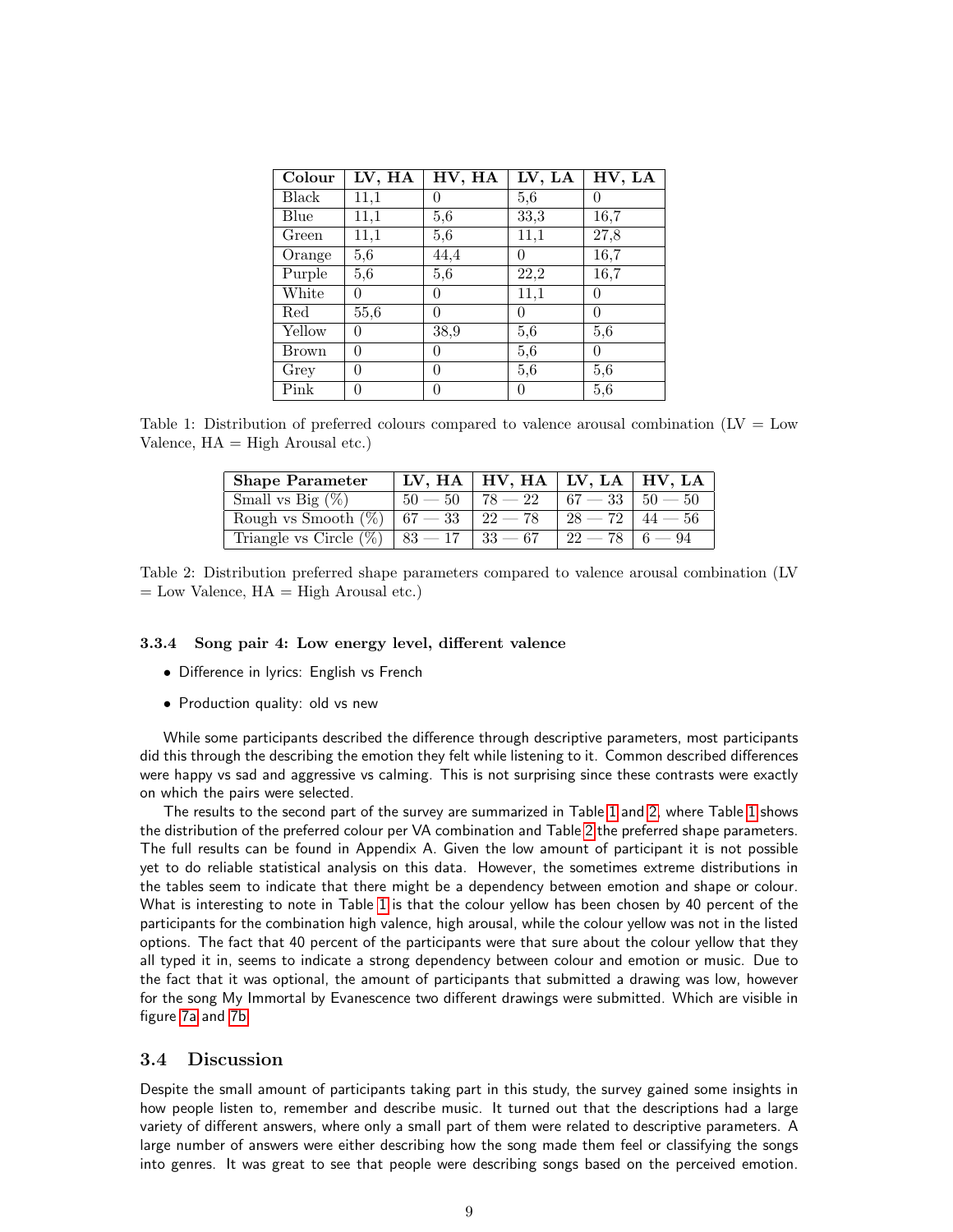<span id="page-9-0"></span>

(a) Submission 1 (b) Submission 2



#### <span id="page-9-1"></span>Figure 7: Submitted drawings

This enforces the idea of reducing music to the valence/arousal scale as a method to map it to shapes. The fact that genres were mostly used to describe the differences between the songs was not surprising. Genres can be seen as a commonly occurring set of various descriptive parameters (instrumentation, tempo, lyrical themes etc.) that is more approachable than listing these individual parameters.

From the responses two often occurring categories of descriptive parameters could be extracted. Where the most common category was the timbre of the sound. Timbre can be seen as the combination of overtones related to a tone. This combination of overtones explains why an acoustic guitar sounds different from a piano for example. In the results two types of timbre differences are apparent. One is a difference in instrumentation and the other a difference in vocals. What was interesting is that most of the responses which are relating to the timbre used terminology that could be applied to shapes as well. An often occurring described contrast was rough versus smooth, which is directly applicable to the texture of shapes as well. Other mentioned contrasts like full and intimate or raw and polished are also applicable to the visual domain. This backs up the assumption that converting a song into a shape is possible, but also indicates that doing this by transforming it into the valence/arousal scale might mean that some information gets lost.

Another descriptive parameter that has been mentioned multiple times was the difference in tempo. However, it was only mentioned in the songs with contrasting arousal. This could indicate that there is a relation between arousal and tempo.

Unfortunately due to the limited number of submissions of this survey, it is hard to draw valid conclusions through statistics. However the results seem to indicate that there is a general consensus between participants on certain colours and parameters. Examples of these are the colour red for Low valence/high arousal songs or the preference for circles for high valence/low arousal songs that has been chosen by 91 percent of the participants. Also the fact that almost 40 percent of the participants had such a strong opinion that they wrote the colour yellow as an additional option, seems to indicate a strong correlation between colour and emotion. However this has to be further investigated in the first iteration to say this for sure.

## 3.5 Conclusion

This survey was a useful method to uncover how people perceive and describe music. The method of transforming musical parameters into the valence/arousal plane seems to work, however it might be the case that some information gets lost in this conversion. Therefore it might be wise to in addition to the valence/arousal mappings, add extra mappings between other features as well.

This pilot study shows potential, but is not conclusive enough to draw strong conclusions. However, the insights into which factors are of importance to participants can be used to select features and make design decisions in order to get a deeper understanding of the relationship between some more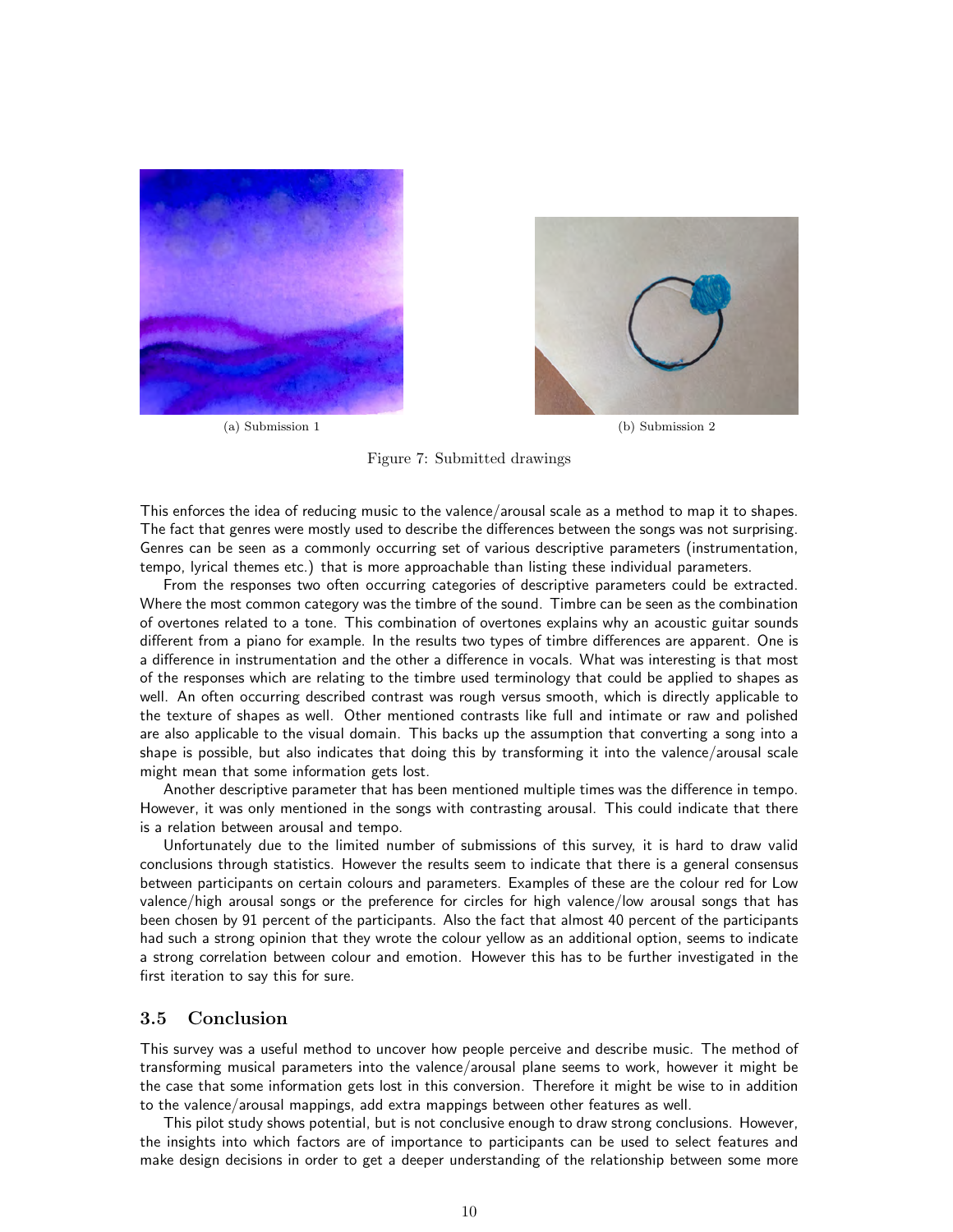important song parameters and a physical shape.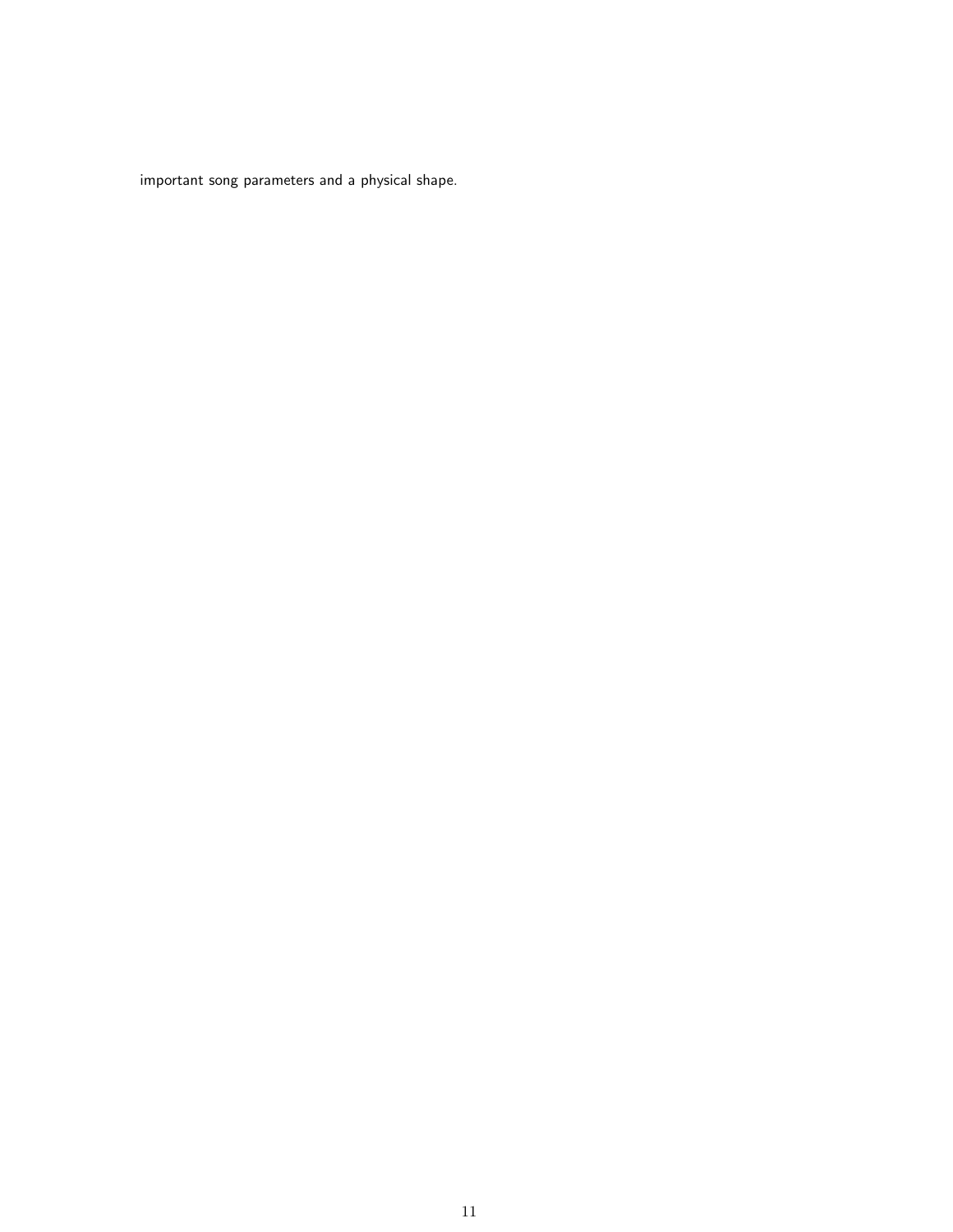# <span id="page-11-0"></span>4 First prototype

The following chapter describes the development of the first prototype. From the pilot study it became apparent that transforming the musical data towards the valence/arousal plane and using this point on the plane as the data source for creating a shape, showed potential. However chances might be that in this process some relevant information might get lost. Therefore this iteration will focus on finding a mapping between music parameters and shape parameters. The research question that will be investigated is:

• What is the best mapping of music and shape parameters?

This question will be explored through building and testing a working prototype that creates shapes based on a mapping between audio features and shape parameters. This prototype will be tested with human participants, and subsequently evaluated.

## 4.1 Specification

This section will focus on defining some of the important (design) requirements and technical possibilities and limitations before starting the implementation phase.

### 4.1.1 Requirements

In order to answer the research question it is necessary to create a prototype that is able to generate a 3D shape based on a set of parameters. These parameters need to be able to be mapped to a set of audio features which should be automatically extracted from a piece of music. It also needs to be possible to create shapes using different configurations of parameters.

After a shape is created it should be possible to manually adjust it, this way it is possible to track how different people would change the configuration, which allows for precise feedback on the current mapping between parameters.

### 4.1.2 Auditory features

Since the prototype has to map audio features with shape features, it is necessary to look at different parameters that can be extracted from the audio and at the parameters that are required for generating a shape. Assuming that the audio features that can be retrieved using the Spotify API is an almost complete list of the global parameters that are possible to extract from a song, the following features can be used for the prototype. These are our interpretation, for the technical specifications see the Spotify Api website [\[15\]](#page-29-12).

- Duration: The duration of the song in milliseconds
- Acousticness: The amount of use of acoustic instruments
- Instrumentalness: Whether the song has vocals or is an instrumental
- Loudness: The volume of the song
- Speechiness: The amount of vocals in a song
- Time signature: How many beats are in a time measure
- Tempo: The tempo of the song (in bpm)
- Valence: Whether the song is considered
- Danceability: How inviting the song is to dance to
- Energy (Arousal): The amount of energy in a song
- Sections: This splits the song into different sections
- Loudness: The loudness per section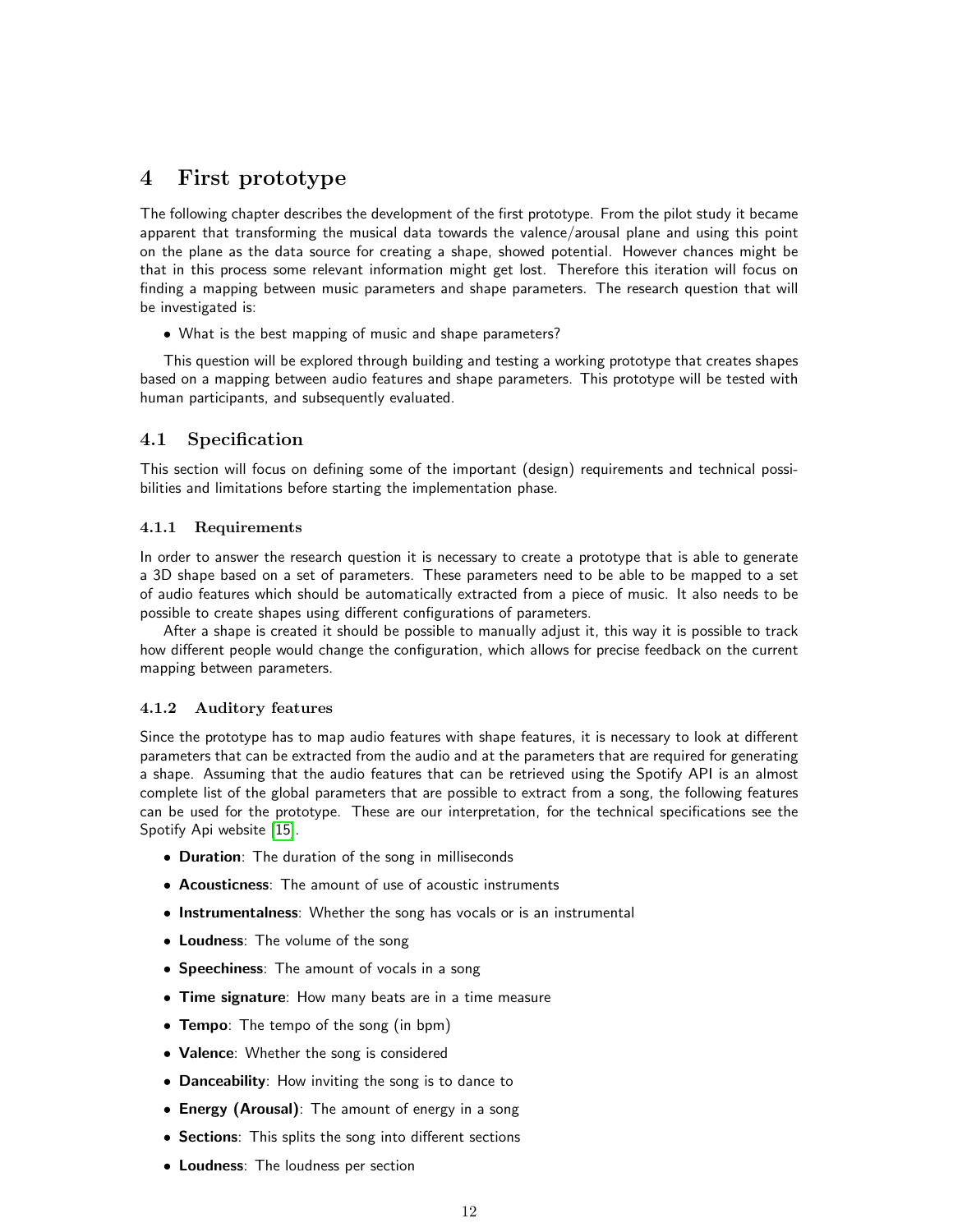#### 4.1.3 Shape design

Before building a prototype, it is necessary to define the requirements for the design of the shape that will be generated by the application. In order to make the shape consistent but still adjustable enough to represent a specific shape, a primitive shape will be chosen that can be modified by parameters. Since one of the goals of this project is to make music physical again, the primitive shape is inspired by older forms of physical music, namely the vinyl and CD. In order to increase the adjustability of this shape, this shape will be given a third dimension which results in the shape of a torus (Figure [8\)](#page-12-0).

Given the Torus as a primitive shape there is a more limited set of parameters that can be used to modify the shape, from which the following will be used:

- Radius: The width of the tube
- Latheradius: The width of the hole within the torus
- Shape Colour: The colour of the shape
- pts: The amount horizontal segments
- Noise Factor: The amount of gaussian noise applied to the shape generation
- <span id="page-12-0"></span>• Segments: The amount of vertical segments



Figure 8: Torus shape and parameters

The first iteration is mainly focused on whether there is a connection between shape and music at all. The first iteration is created with flexibility in mind. It should allow easy adaptation and flexibility in its operation, to be able to be adapted easily to new insights. As a basic starting shape we picked a torus, and applied transformations on it. The torus was picked because it is a geometric prototype which is already seen often in music. Vinyl record, Compact Discs, and many other geometric shapes often associated with storing music are toroidal. In the first iteration, flexibility is key, and the shapes generated in the program are very customisable.

### 4.2 Implementation

The creation of this prototype can be split up into two parts. The extracting of audio features and the creation of a shape using parameters.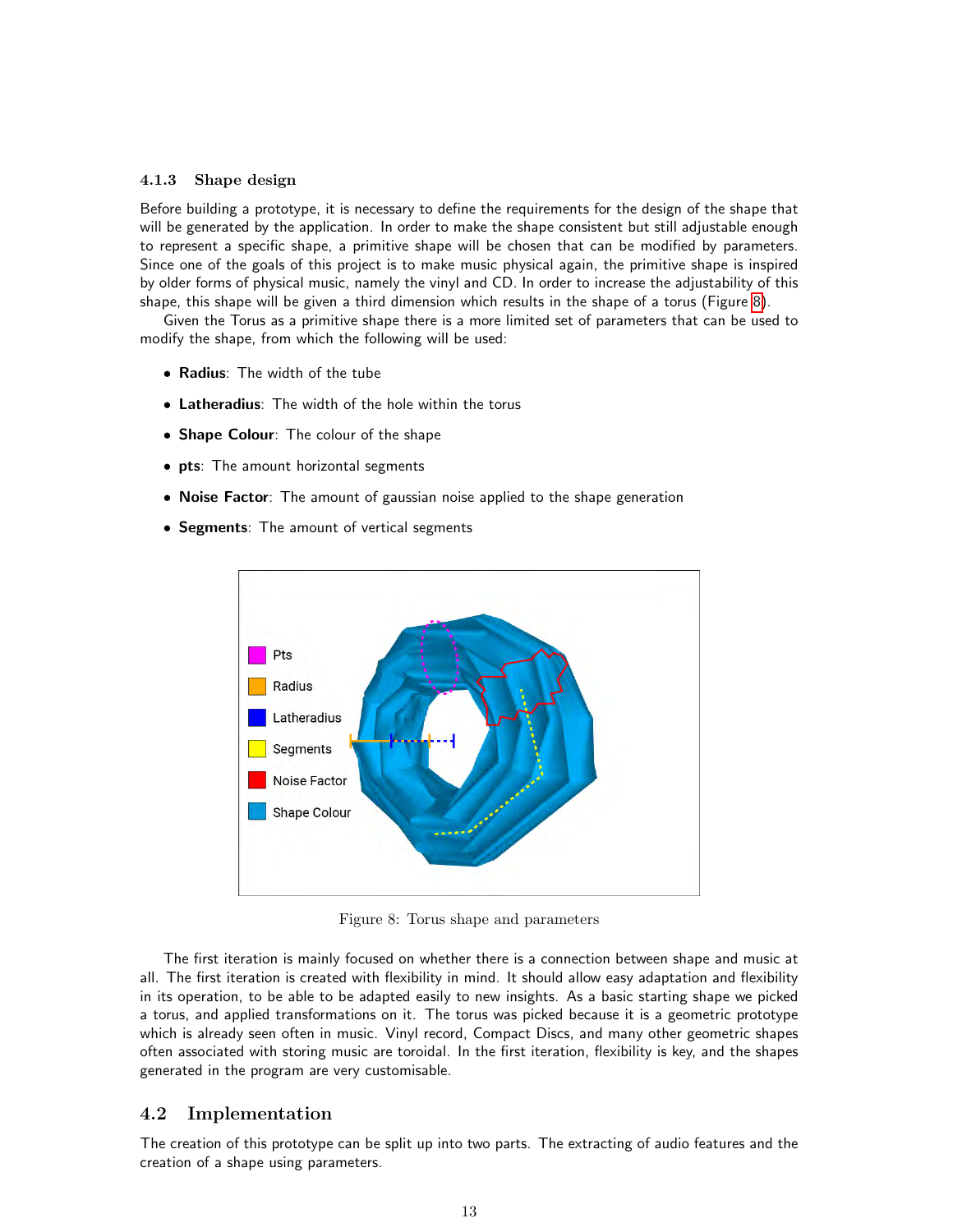### 4.2.1 Audio feature extraction

The audio features will be extracted using the Spotipy API [\[15\]](#page-29-12). A program will be made in Python that takes an artist and title and creates a dictionary filled with the corresponding audio features in it. To be able to communicate with the shape generation program, a socket server has been made that continuously runs. When new features are requested, the shape generation program connects to the server and sends a query of an artist and title in order to get the dictionary with features back.

#### 4.2.2 Shape generation

The first iteration of the product is created through the use of the open source java graphics library and IDE processing [\[7\]](#page-29-13). This program is based on Java and features a simplified environment to create Java or OpenGL graphics. Data on songs is gathered using the Spotify API [\[15\]](#page-29-12), accessed through the use of a Python back-end and Spotipy [\[4\]](#page-29-14) . This Python back-end communicates with the Java applet through the use of sockets.

The segments extracted from the Spotify API are used to create the segments of the Toroid shape. The number and length of the segments correspond with the sections of the song. This should help to make the shape more recognisable and provide a coherence between different shapes.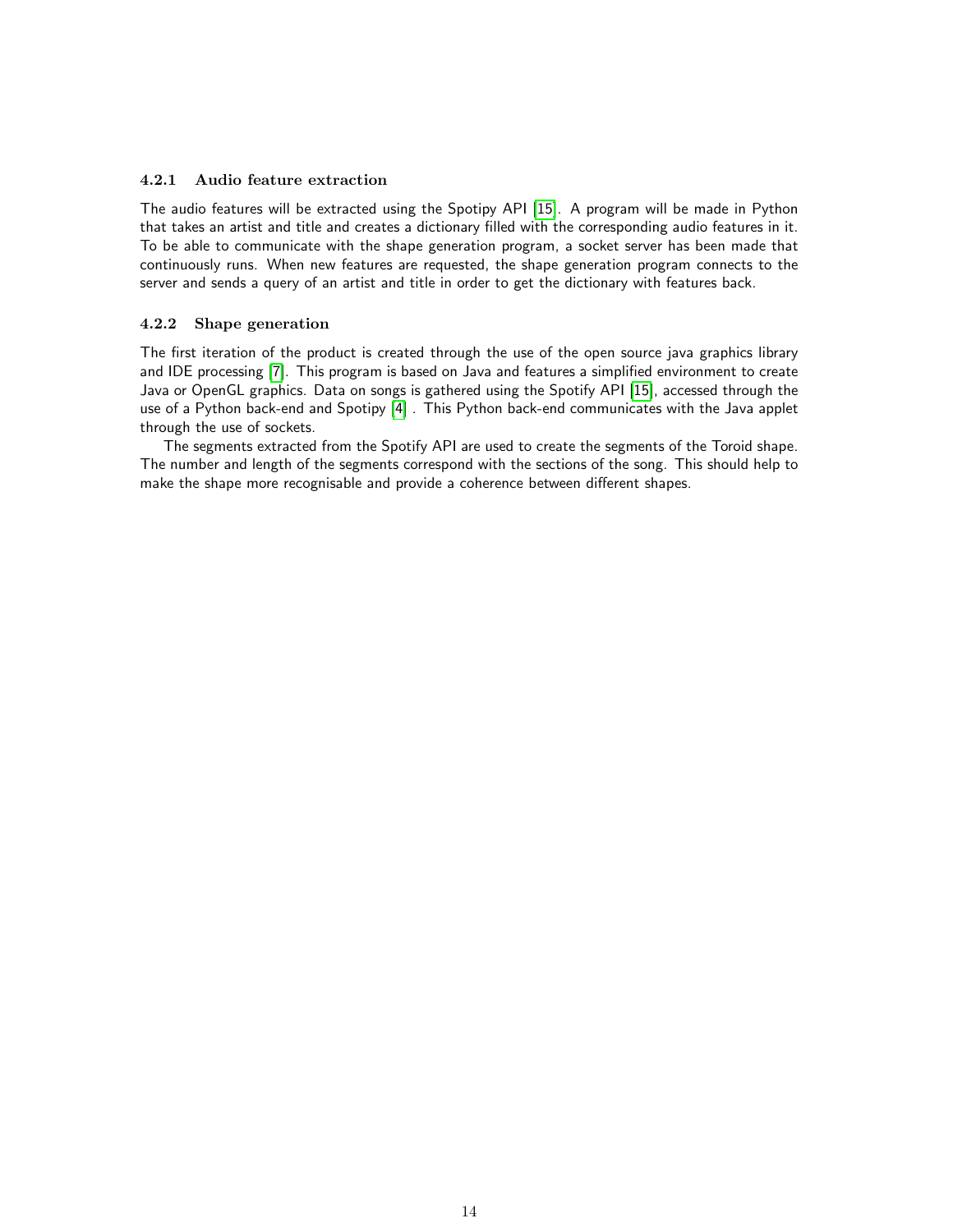# <span id="page-14-0"></span>5 First evaluation

In order to test the prototype and answer the research questions, a survey is made to test the implementation of the prototype. The goal of this survey is to test several mappings between the music and shape parameters.

# 5.1 Method

Experiment Design: The survey will be split into two parts. The first part is aimed at choosing one out of several generated shapes of the same song using different mappings, where different properties are connected to different shape parameters. During the second part the participants can download the prototype and create a unique shape corresponding to a song themselves, which is done by adjusting several sliders. .

Participants: Participants between the ages of twenty and forty will be chosen as participants, since they are most likely the target audience of the application. The goal is to get between 20 and 40 individual participants to fill out the survey, in order to be able to draw valid conclusions and perform a statistical analysis.

## 5.1.1 Part 1: Comparing generated shapes

In this part, different mappings between parameters will be compared to each other. Three different mappings have been created based on our expectations of what might be valid mappings. These mappings are visible in Table [3.](#page-14-1) During the survey the participant will be given a song together with four generated shapes to choose from. Out of these four shapes, three will be created using the parameters retrieved from the Spotify API but using the different mappings as shown in table [3](#page-14-1) and one will be created using random integers as shape parameters. When the subsequent API values are larger, the value of the coupled shape parameters increase, and vice versa. In total four different songs will be given to participants, and participants are then asked to consider the four mappings and choose the most fitting one. After each song, the participant has the opportunity to motivate their decision in a text field. The songs will be chosen based on a broad contrast in valence and arousal, based on figure [6.](#page-7-0) The chosen songs are:

- Nirvana Heart Shaped Box
- Justin Timberlake Can't Stop the Feeling
- James Blunt Same Mistake
- <span id="page-14-1"></span>• Bobby McFerrin - Don't worry, Be Happy

|              | Mapping 1    | Mapping 2    | Mapping 3    |
|--------------|--------------|--------------|--------------|
| Radius       | Loudness     | Loudness     | Loudness     |
| Latheradius  | Length $(s)$ | Length $(s)$ | Length $(s)$ |
| Shape colour | Valence      | Energy       | Valence      |
| pts          | Energy       | Valence      | Energy       |
| Noise factor | Energy       | Acousticness | Danceability |

Table 3: Mappings between parameters

To analyse the retrieved data, an ANOVA test will be performed to figure out if one mapping is preferred significantly. Additionally, a word cloud of the answers to the optional motivation box will be made to gain insight into what participants were focusing on when trying to map a shape to a song.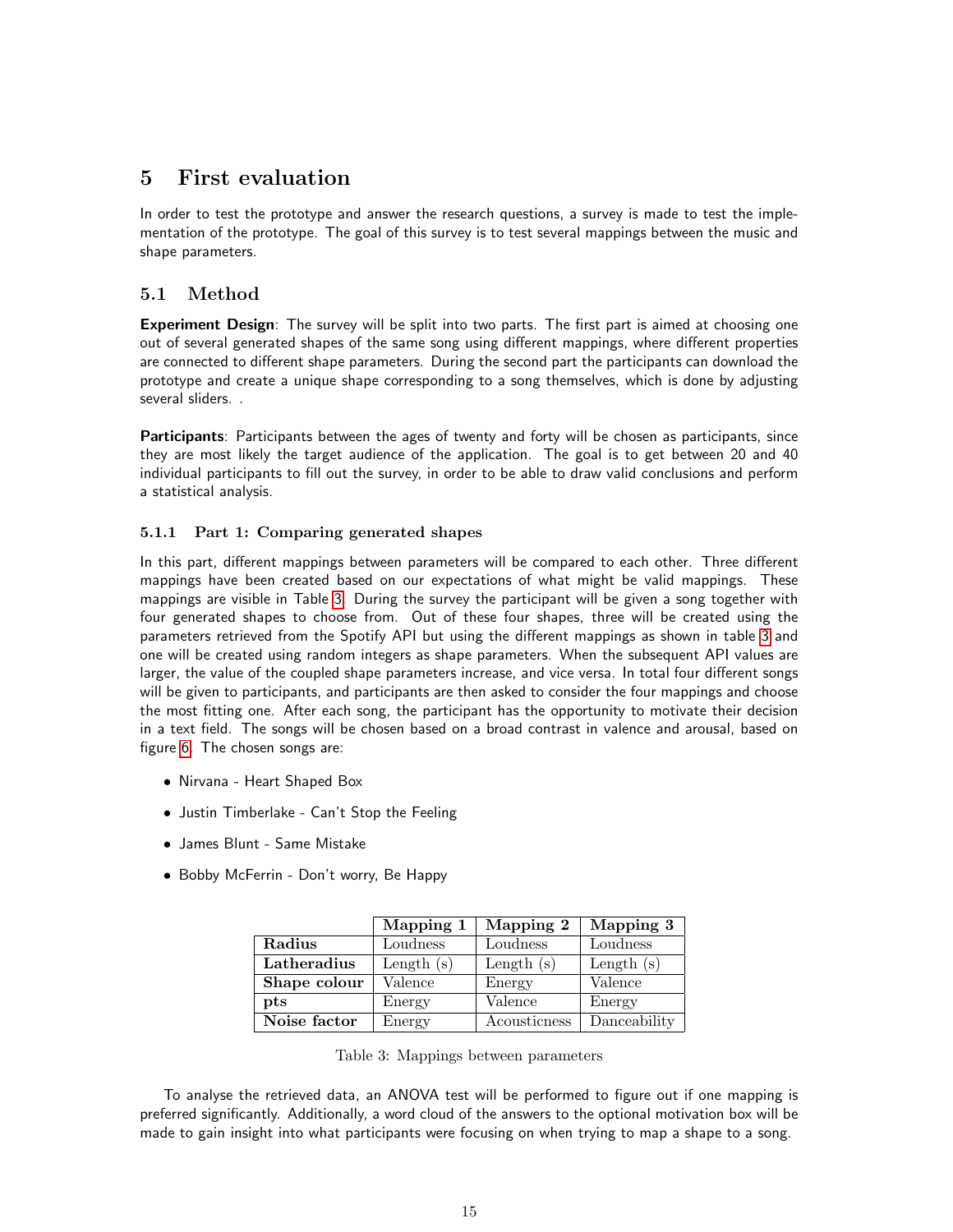### 5.1.2 Part 2: Generating shapes by moving sliders

In this part an embedded version of our application will be provided in which the user can generate their own shape according to how they think it would best match the given song. Four songs will be provided. The songs will be chosen based on a broad contrast of features, based on figure [6.](#page-7-0) We picked four songs which are placed as far as possible in each quadrant of the table, as to form contrasts in the Arousal Valence plane. The chosen songs are:

- Motorhead Ace of Spades
- Pharell Williams Happy
- Evanescence My Immortal
- Charles Trenet La mer

The generated shapes will be analysed by performing an ANOVA to see if there is any correlation between the songs and the different parameters. Additionally, the shapes will be recreated and put into a collage to be able to manually analyse the common patterns in the creation of shapes.

## 5.2 Results

## 5.2.1 Part 1

<span id="page-15-0"></span>The full responses of the first part can be found in Appendix B. A word cloud using the most common words in the open questions of the survey is created to retrieve get some insights in the way participants link music to visuals, this word cloud is visible in Figure [9.](#page-15-0)



Figure 9: Wordcloud of answers

The frequency of each chosen mapping is shown in Table [4.](#page-16-0)

## 5.2.2 Part 2

The generated images created by the participants for each song have been put in different collages to get an idea of the most occurring patterns within each song, These collages are visible in Figure [10.](#page-16-1) Additionally an ANOVA has been performed to get some insights in which parameters are significantly correlated with a difference in Valence and Arousal. The results of this ANOVA can be found in Figure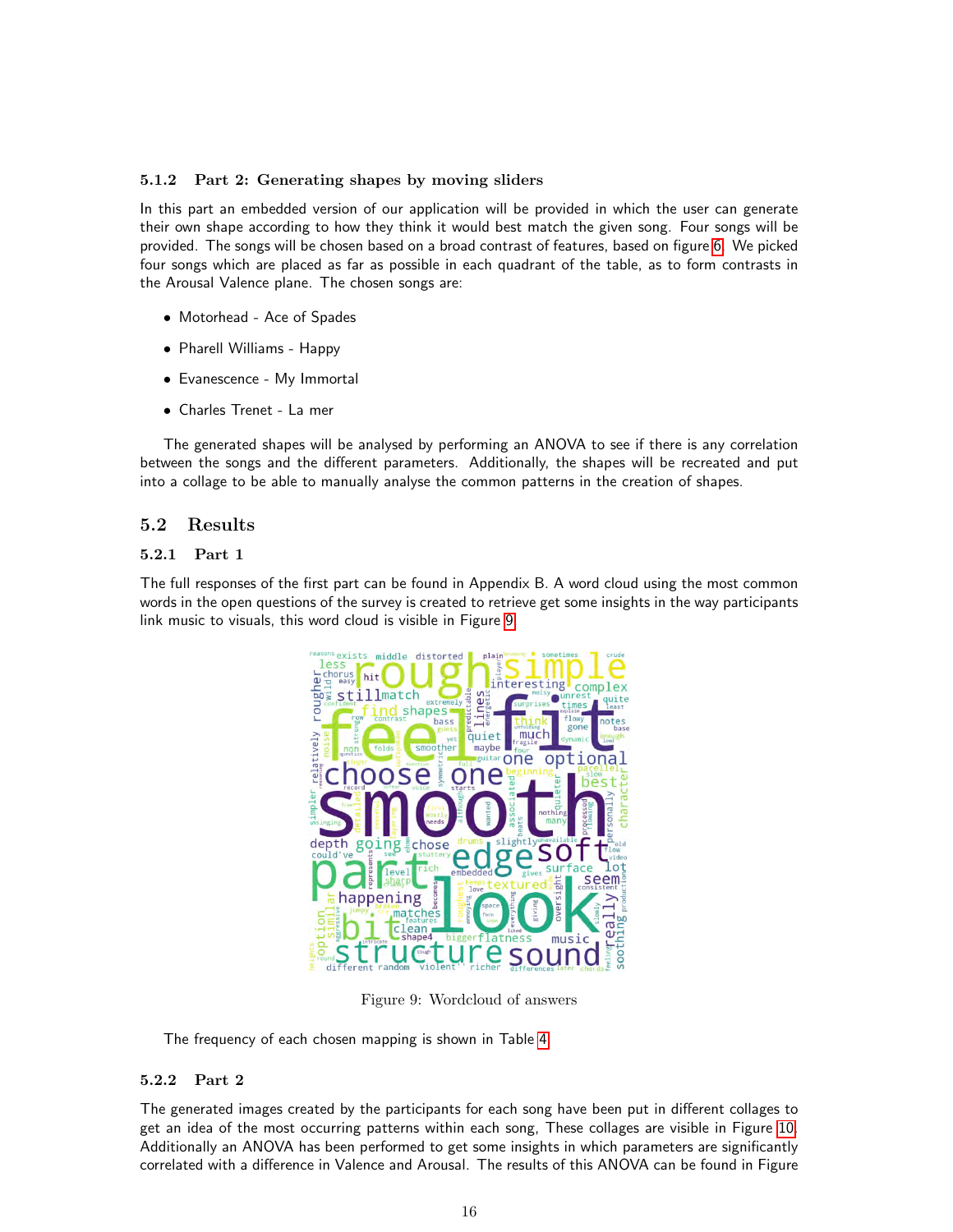| Mapping | Frequency | Percent |
|---------|-----------|---------|
|         | 15        | 17,9    |
| 2       | 24        | 28,6    |
| 3       | 25        | 29,8    |
|         | 20        | 23,8    |
| Total   | ₹Δ        | 100     |

Table 4: Frequency of chosen mappings

<span id="page-16-2"></span><span id="page-16-1"></span><span id="page-16-0"></span>

(a) Motorhead - Ace of Spades 1



(b) Charles Trenet - La Mer 2

<span id="page-16-3"></span>

Happy

<span id="page-16-4"></span>

Immortal

<span id="page-16-5"></span>Figure 10: Generated shapes per song

<span id="page-16-6"></span>?? and Figure [11.](#page-17-0) From these ANOVA results can be derived every parameter except the latheradius was significant.

| Parameter    | Significance |
|--------------|--------------|
| Colour       | 0,006        |
| Latheradius  | 0,456        |
| Radius       | 0,004        |
| Noise factor | 0,000        |
| Pts          | 0,007        |

Table 5: ANOVA results

## 5.3 Discussion

This study gave some interesting insights into the people's perception of how music can be linked to shape parameters. This section will discuss some insights that can be gained from the retrieved data. Allowing participants to generate their own interpretation of how a song would relate to the given shape parameters, turned out to be a very useful method for defining the user's perception of how these parameters would relate to songs with differences in valence and arousal levels.

However, from Figure [4](#page-16-0) it becomes clear that the first part of the survey was not really successful, since the chosen mappings are very equally distributed. This is most likely due to the similarity between the shapes the participants could choose from. Only small variations had been chosen between the different mappings in order to get a better insight into the effects on the individual parameters. Unfortunately, this resulted into a set of images that looked too much alike. But given the fact that option 4 (the random option) is only chosen 23 percent of the time, it indicates that the assigned mappings perform better than a random initialisation.

The word cloud made out of the answers of the open questions in the first part of the survey indicates that the most common reasoning for matching songs to shapes is to find words that apply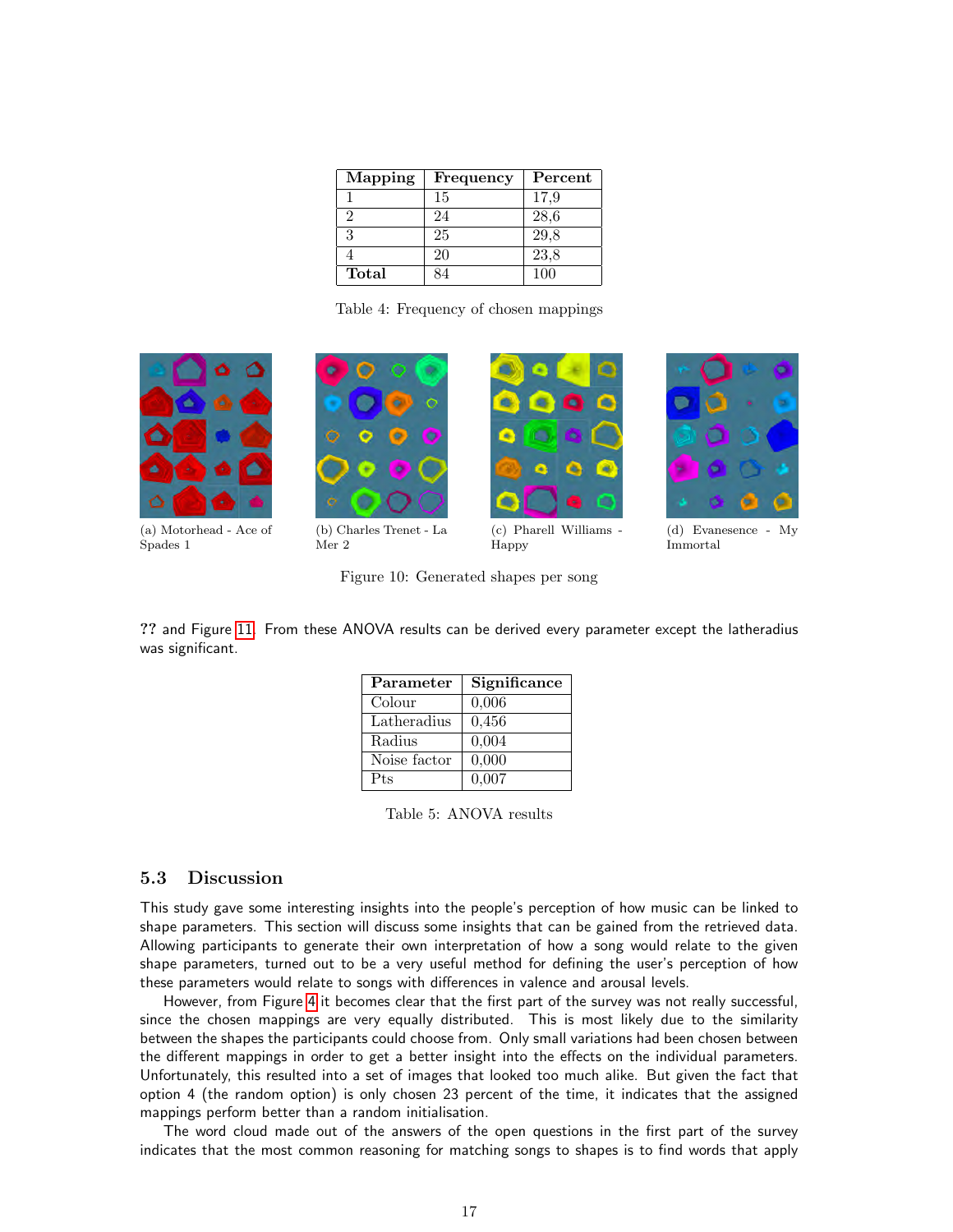<span id="page-17-0"></span>

Figure 11: Multiple comparisons Anova results part 2

to both music as shapes. The use of these words already became apparent when analysing the results from the pilot study.

When analysing the generated images one of the first things that stands out is the difference in colours between the different songs. Especially the difference between the songs Ace of Spades (Figure [10a\)](#page-16-2) and Happy (Figure [10c\)](#page-16-3) is quite prominent. When looking at the ANOVA results (Figure ??), it becomes clear that the colour parameter is significant, but only between these two songs (Figure [11\)](#page-17-0). However when analysing the generated images, one could argue that the song My Immortal (Figure [10d\)](#page-16-4) has more cool tones and the song La Mer (Figure [10b\)](#page-16-5) more happy/warm ones. It is interesting to see that these colours correlate to the standard ideas of which colours match to which emotion. This is also backed up by other research. A study investigating the correlation between colours and music also came to the conclusion that colour association was influenced by emotion [\[13\]](#page-29-15). The results from the interviews conducted during this research also resulted in some of the same colours as during this research.

When looking at the ANOVA results in figure [??](#page-16-6) it appears that every parameter is significant, except the latheradius. This means that there is no significance between this parameter and the valence or arousal of a song. The latheradius parameter was originally coupled to the loudness of the song per segment. This is now justified by the fact that it would not make sense to couple this parameter to either the valence or arousal.

Looking at the ANOVA results there appears to be a strong significance for the noise factor. However when looking at Figure [11,](#page-17-0) it becomes clear that this significance is mostly due to the fact that the song Ace of Spades by Motorhead has a way higher noise factor than any of the other songs. Given the fact that the second highest noise factor is the song Happy by Pharell Williams, the noise factor is most likely related to the arousal of the song. One of the often used words to describe this song by Motorhead was the word rough, interesting enough the texture of the shape becomes more rough when the noise factor is increased. This could also indicate that the noise factor is correlated with the feature of a song that makes it "rough". Besides Motorhead another song that was often described as rough was the song Heart Shaped Box by Nirvana, which also scored low on valence and high on arousal. This could indicate that this combination of a low valence and high arousal leads to the feeling of roughness in a song and therefore would positively correlate to the noise factor of the shape.

The results indicate that the radius of the shape also was significant between songs of different valence and arousal. However from Figure [11](#page-17-0) it becomes clear that the two songs with the biggest radius were contrasting to each other on both the valence as the arousal scale. This could indicate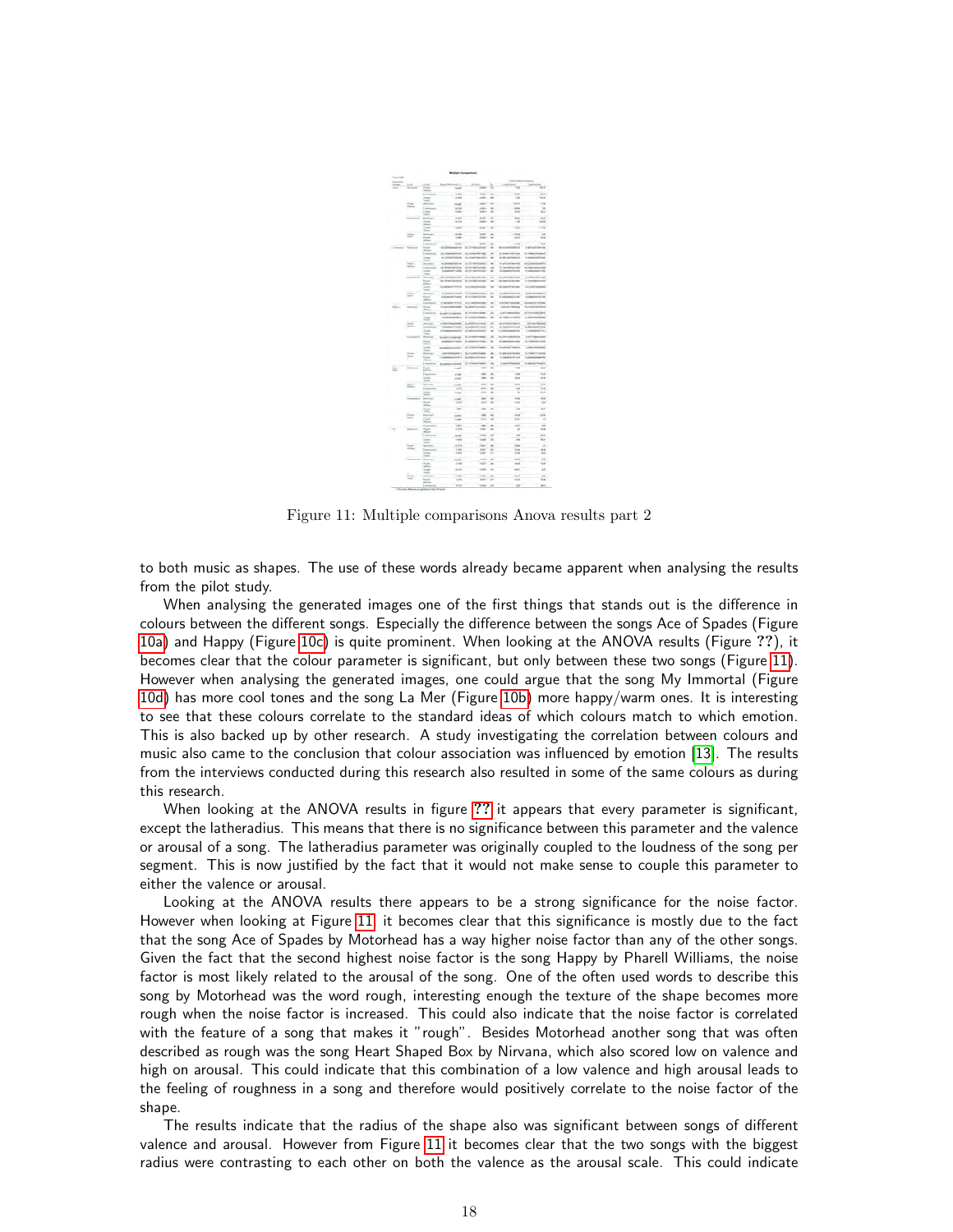

Figure 12: Colours based on position on valence arousal scale [\[13\]](#page-29-15)

that there might be an underlying parameter that varies between the different songs that is explaining the difference in radius per song.

Since the starting point of the parameters for the shapes were already based on the songs, the results might be a bit skewed towards the initialisation of the shapes. This might be because the participants might not have touched certain sliders which would leave them in their initialised position. However, given the fact that the standard deviation of every parameter is sufficiently large, we can assume that most participants have been adjusting every parameter.

### 5.3.1 Deployment

Initially, the application was first implemented in a fully functioning Java application, with the goal of running the application in a browser window. However, unbeknownst to us Java web apps had been phased out completely as of a few years ago [\[2\]](#page-29-16). This presented us with the challenge of how to deploy and test the application. Especially because physical testing was made impractical due to the COVID-19 pandemic and accompanying "intelligent" lockdown. For the research on the second application, an adapted applet was shipped which used preconfigured JSON files instead of the actual Spotify API.

## 5.4 Conclusion

The goal of this iteration was to find a logical mapping between audio features and shape parameters. For four out of five shape parameters there appeared to be a significant difference between the answers per song (see figure [11\)](#page-17-0), which indicates that the valence and arousal might have an effect on these parameters. Based on the previously discussed results the mapping as shown in Table [6](#page-19-1) can be seen as a logical conclusion. There are still some uncertainties like the radius that are not yet explained and that combined with the fact that some of the parameters discussed were not completely leaning into one direction it is still a wise idea to test the accuracy of this mapping.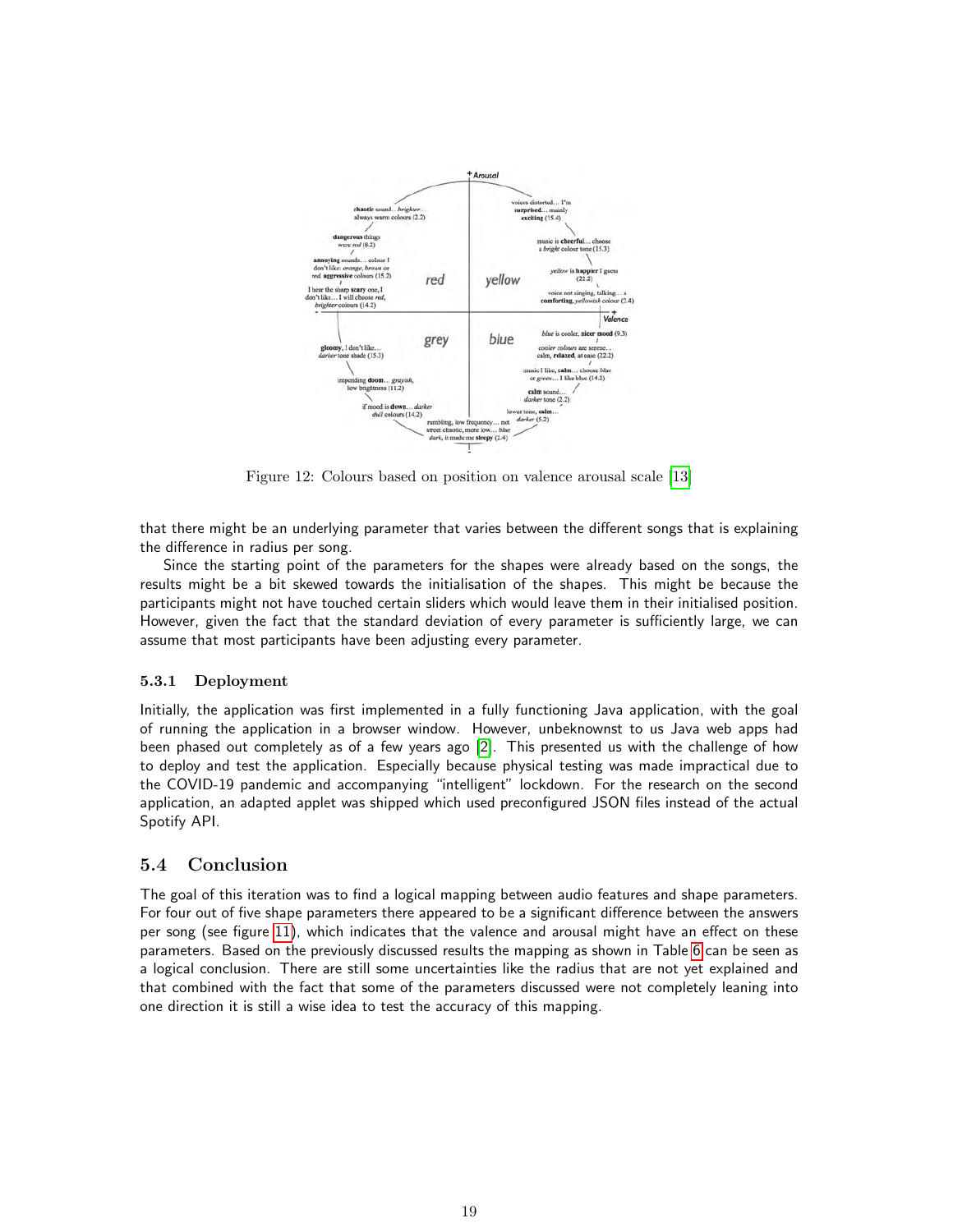<span id="page-19-1"></span>

|                 | Mapping              |
|-----------------|----------------------|
| Radius          | Loudness             |
| Latheradius     | Length $(s)$         |
| Shape colour    | $Valence + Energy$   |
| $_{\rm pts}$    | Energy               |
| Noise factor    | $Energy (+ valence)$ |
| <b>Segments</b> | Segments from API    |

Table 6: Final mapping between parameters

# <span id="page-19-0"></span>6 Second prototype

Thanks to the previous iteration there now exists an idea on how to create a mapping between sound features and shape parameters. During the second iteration, the mapping between parameters will be applied to a fully working prototype. While the first iteration was more focused on the fundamentals, the second iteration is aimed at refinement of the concept, and increasing the span of the picture painted in this project. In the previous iteration some insight was gained on how certain aspects of a shape are perceived in conjunction with different valence and arousal levels. In the second iteration, we take a look at what a full product and user experience might look like. The goal of this iteration is to test the usability of the product and how well the generated shapes actually represent the music. Therefore the research questions that will be explored during this iteration will be:

- What is the current status of the usability of the product?
- How well do the generated shapes match the songs?

These questions will be explored by creating and testing a fully functional web-based prototype.

## 6.1 Specification

To get a solid idea of how this product would be perceived by its users, a website will be made that can be publicly accessed and will have all the necessary functionality for a fully rounded user experience. Before starting to build this website it is sensible to first establish some requirements for the system. This section will go over some of the most important requirements,

#### 6.1.1 Technical requirements

This version of the system should allow us to test and experience the entire concept. A user should be able to input a title and artist of any song, and the application should be able to generate a shape accordingly.

The generation of this shape should be done using the mapping that was derived from the first evaluation. According to these results the shape color and size were quite personal and defining to people, therefore the shape color and size have to be customizable after the shape has been generated. The valence will be used to initialize the radius, which then afterwards can be adjusted.

When a user is content with a shape, the user should be able to download the object file (.OBJ) which a user can print or use themselves, or potentially order it to be printed elsewhere and be delivered by mail.

### 6.1.2 Design requirements

The application has two main screens. The Entry screen, where the user can make a query and will be informed about the project. The second main screen is the page where the shape can be viewed and customised. A background gradient is used to draw users to the actionable buttons on the right, and provide aesthetic value.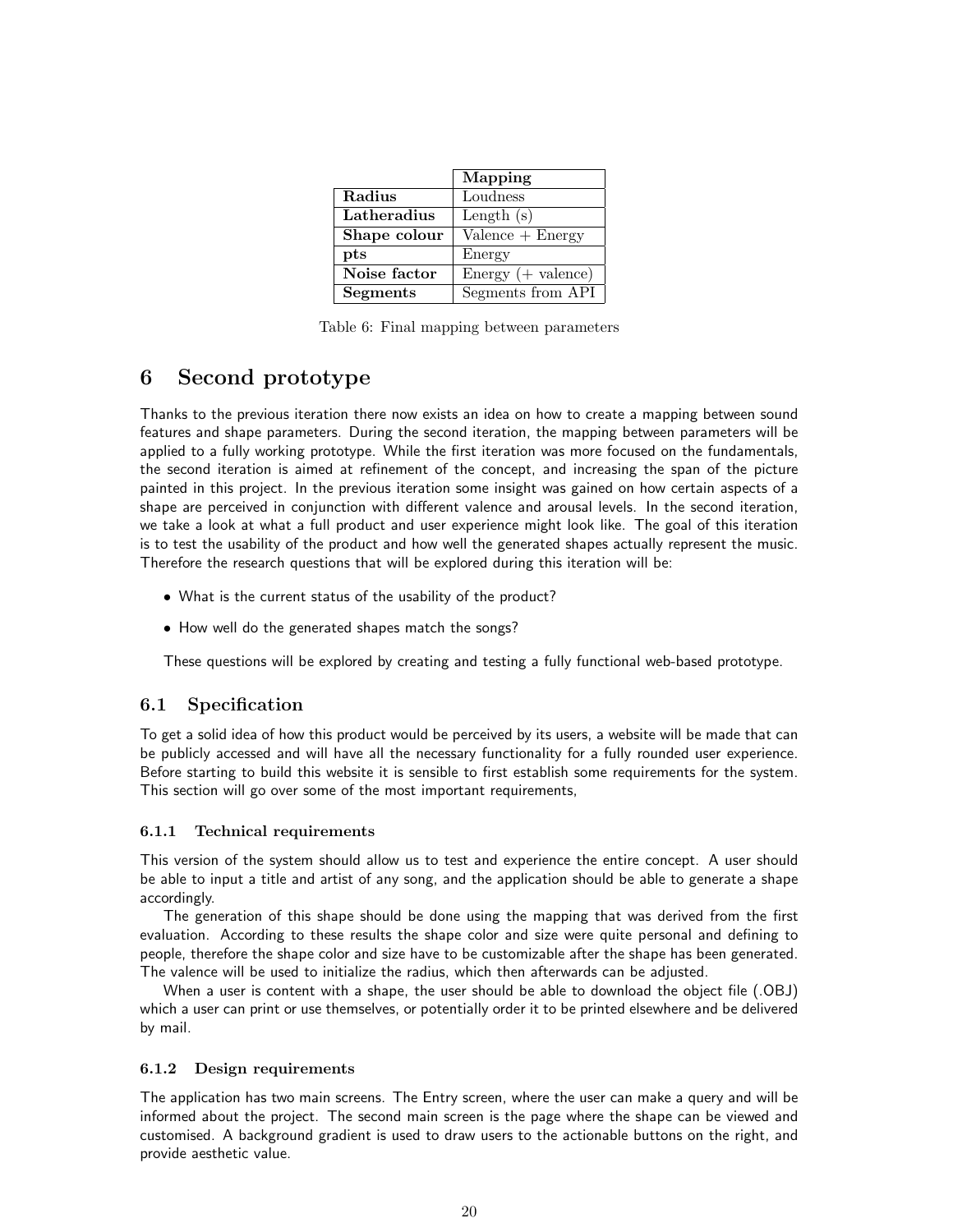Some reference geometry can be toggled on and off. The reference geometry in question is a compact disk case. We believe that this allows people to get a clear idea of the size of the object using a thematically appropriate, well known object with set dimensions.

## 6.2 Implementation

The frontend client uses p5.js to serve pre generated shapes (OBJ), and the user can change the parameters mentioned above. The system uses a flask[source] backend to serve web pages and call backend applications. When a request is made using a title and artist, a SQL database is queried to see if the shape has been generated before. If so, the shape is served directly. If the song has not been queried before, the Spotify/Spotipy API is called via the backend. Subsequently, the data is transferred to a Java application, and the app is called from the command line. The generated shape is added to the asset collection and served to the client.

The shape now lives client side in the user's browser. The user can make personalised modifications to the shape, pick the size and color, and subsequently download or order it. The ordering and printing of such a shape would most likely be conducted by a 3rd party fulfillment company. There are a number of companies offering mail order 3d prints, and fulfillment. Some examples are larger companies like shapeways [a], 3d hubs [b], or local partners. For now, this commercial aspect is not implemented, as this piece is still ongoing research. However, the amount of clicks on both buttons is tracked, along with the number of views to have an indication on how many people would want to buy or download a shape.

- (a) https://www.shapeways.com/
- (b) https://www.3dhubs.com/

#### 6.2.1 Deployment

The application now known as Waveshape (www.waveshape.nl) is a Flask based application running on a Virtual Private Server (VPS). Using a combination of uWSGI and NGINX, the website is served efficiently. When a title and artist are given to the application, the application first checks whether a shape has previously been generated in a SQL table. If the shape already exists, the shape file is sent directly to the front-end. Otherwise, the flask back-end executes a processing sketch adapted from the first iteration, and sends the newly generated file to the front-end.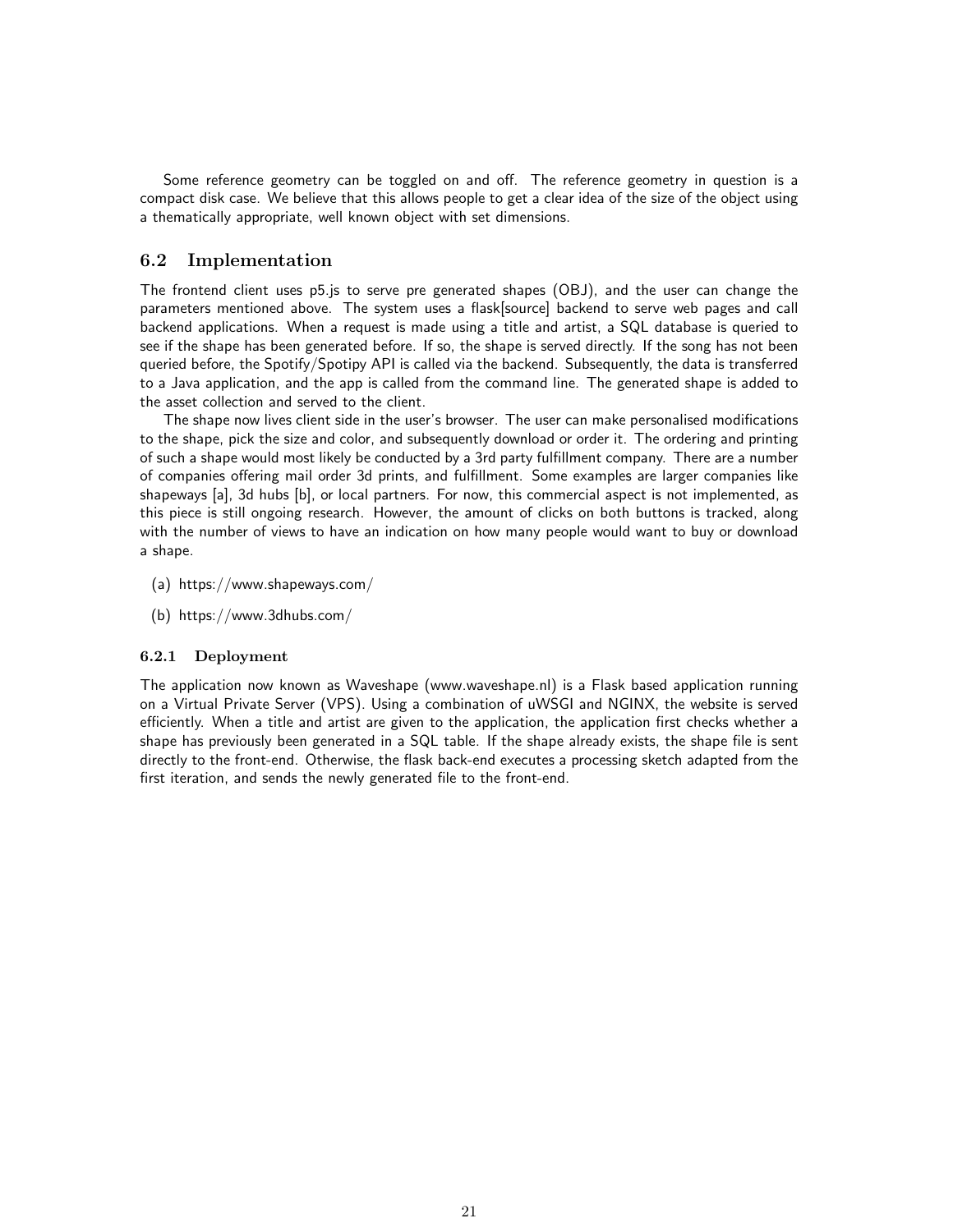|                                                     | <b>Waveshape: Mapping Music to Shapes</b><br>Fill in a song, and generate your own shape!                                    |                                                                                                                                                                                                                                                                                                            |  |  |
|-----------------------------------------------------|------------------------------------------------------------------------------------------------------------------------------|------------------------------------------------------------------------------------------------------------------------------------------------------------------------------------------------------------------------------------------------------------------------------------------------------------|--|--|
|                                                     |                                                                                                                              | Get started!<br>Mapping music to shapes                                                                                                                                                                                                                                                                    |  |  |
|                                                     | Avitat                                                                                                                       | - Title:                                                                                                                                                                                                                                                                                                   |  |  |
|                                                     |                                                                                                                              |                                                                                                                                                                                                                                                                                                            |  |  |
|                                                     |                                                                                                                              | About this project                                                                                                                                                                                                                                                                                         |  |  |
|                                                     |                                                                                                                              | If you want to contribute to this project, you can help us with our ortive research.<br>Often a specific song can bring back a lot of memories and personal experiences. Where these songs used to be something to possess in the                                                                          |  |  |
|                                                     |                                                                                                                              | shape of cd, tape or vinyl, these songs are now getting lost in the digital ocean of music streaming where the overwhelming amount of content<br>drowns out the songs that are special to us.                                                                                                              |  |  |
|                                                     |                                                                                                                              | Waveshape is a tool that creates the opportunity to make your favorite songs physical again, in order to make sure that you will never forget<br>iliam. By inputting your favorite title and artist, the tool will create a 3D printable shape specifically for that song. To 3D print it, make some final |  |  |
|                                                     |                                                                                                                              | adjustments, click the download button and import the shape into your ID print software.                                                                                                                                                                                                                   |  |  |
|                                                     |                                                                                                                              | This project is made as part of the I-TECH project, which is a course of the master Interaction Technology at the University of Twente.                                                                                                                                                                    |  |  |
|                                                     |                                                                                                                              |                                                                                                                                                                                                                                                                                                            |  |  |
|                                                     |                                                                                                                              |                                                                                                                                                                                                                                                                                                            |  |  |
|                                                     |                                                                                                                              |                                                                                                                                                                                                                                                                                                            |  |  |
|                                                     |                                                                                                                              |                                                                                                                                                                                                                                                                                                            |  |  |
| And not just as research                            | Want to know when this is actually happening?                                                                                |                                                                                                                                                                                                                                                                                                            |  |  |
|                                                     | Sign up to get notified! Or use the free download for now.                                                                   |                                                                                                                                                                                                                                                                                                            |  |  |
| Email address                                       |                                                                                                                              |                                                                                                                                                                                                                                                                                                            |  |  |
|                                                     |                                                                                                                              |                                                                                                                                                                                                                                                                                                            |  |  |
| 1003 payer show your result with impose em-<br>Name |                                                                                                                              |                                                                                                                                                                                                                                                                                                            |  |  |
|                                                     |                                                                                                                              |                                                                                                                                                                                                                                                                                                            |  |  |
|                                                     |                                                                                                                              |                                                                                                                                                                                                                                                                                                            |  |  |
|                                                     | [3] I agree that my name and e-mail address can be used for the sole purpose of informing me about new product developments. |                                                                                                                                                                                                                                                                                                            |  |  |
|                                                     |                                                                                                                              |                                                                                                                                                                                                                                                                                                            |  |  |
|                                                     |                                                                                                                              |                                                                                                                                                                                                                                                                                                            |  |  |
|                                                     |                                                                                                                              |                                                                                                                                                                                                                                                                                                            |  |  |
| WAVESHAPE: MAPPING MUSIC TO SHAPE                   |                                                                                                                              |                                                                                                                                                                                                                                                                                                            |  |  |
| Fact of the Fireh project at University of Twente   |                                                                                                                              |                                                                                                                                                                                                                                                                                                            |  |  |
| Live-Jaco the from the considerior.                 | Convent form and information discircine for originity research. Participate?                                                 |                                                                                                                                                                                                                                                                                                            |  |  |

Figure 13: The home screen and entry point of the application

## 6.2.2 Screenshots

This section contains some screenshot of the application, which can also be found on www.waveshape.nl.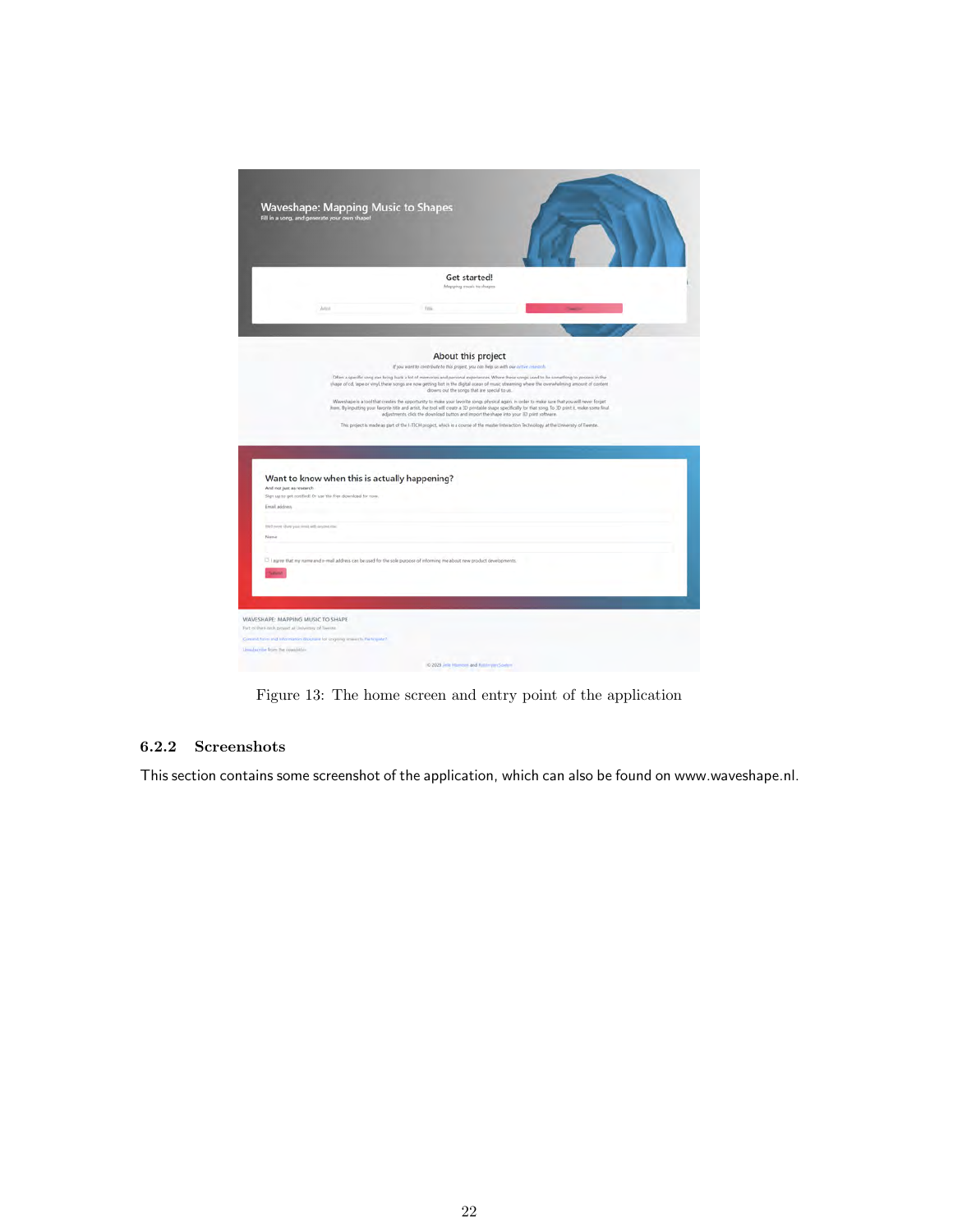

Figure 14: The shape screen, here users interact with the generated shape

# <span id="page-22-0"></span>7 Second evaluation

In order to test the renewed prototype and answer the research questions a set of user tests will be conducted to evaluate the current status of the application.

# 7.1 Method

Participants: For this study people between the ages of twenty and forty were asked to participate, since this is most likely the target group of the application. It is widely assumed that five participants is sufficient for a user testing, although some studies prove that it is not enough to uncover most problems [\[6\]](#page-29-17). But since the prototype is fairly simple in its amount of features, five to ten participants will most likely be sufficient.

Experiment design: Due to the current situation regarding the COVID-19 developments, the user tests will be done virtually. There will be two separate evaluations in order to answer the two different research questions. To uncover more about the usability and user experience of the application, a user test will be conducted to find out more about the flaws, shortcomings and positive aspects. Additionally to the user test, a small quiz will be made where the generated shapes have to be mapped to the correct song. This will be done to get an overview of how recognisable the generated shapes are.

## 7.1.1 Part 1: User experience

The user test will be held virtually using Skype. During the test, participants will be asked to visit our website and try to perform a view tasks. These tasks will be:

- Create a shape of a song you like
- Download the 3D object file

After the participants have performed these action, which we not expect to be a challenge, we will ask them if they want to continue to try out the application with different songs. We will observe those actions as well. When the participants are done, a survey/interview will be used where we will ask them a number questions to get an insight into their reasoning for performing certain actions. These questions are:

• Do you think the shapes represent the song?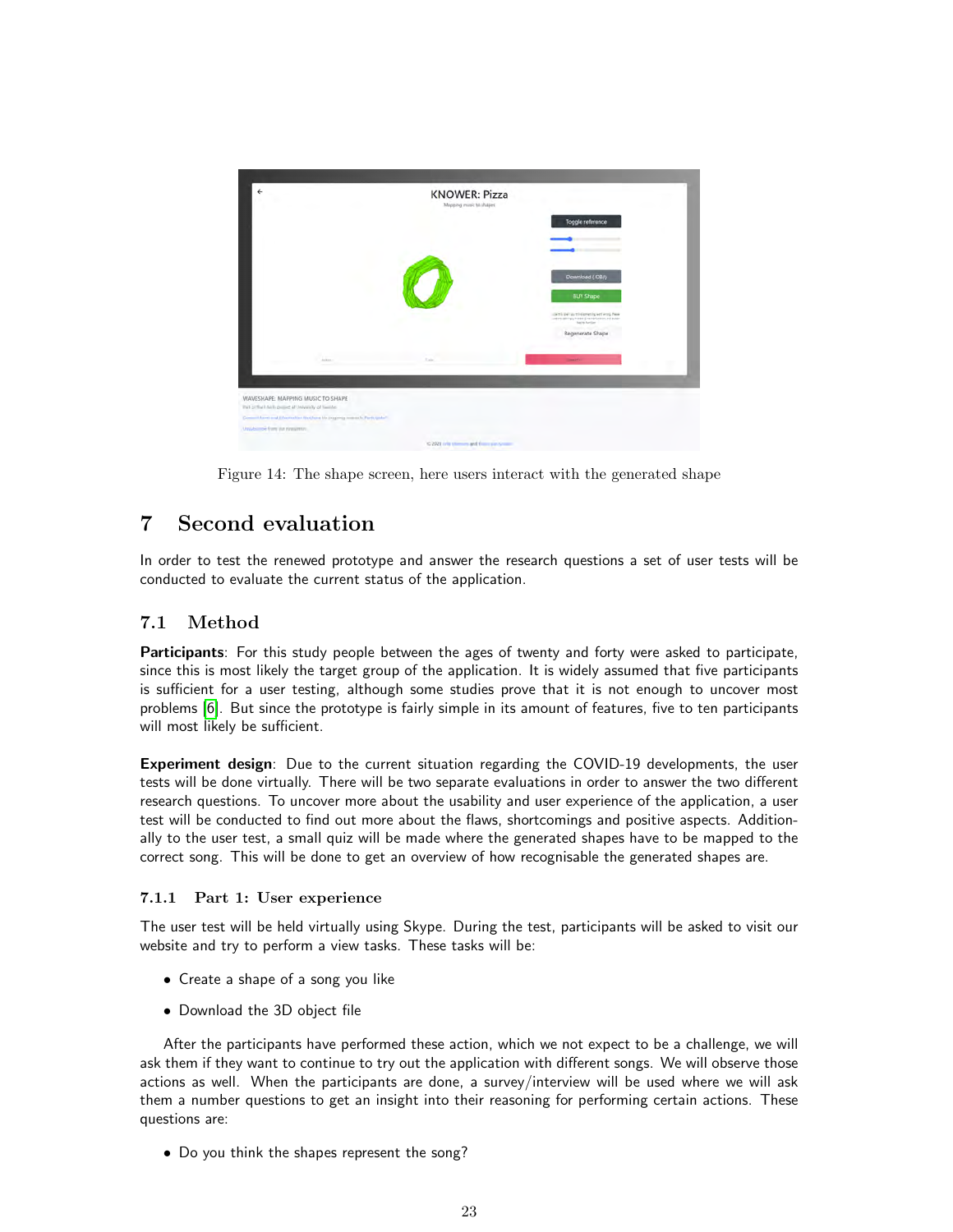<span id="page-23-0"></span>

| Question          | Song                                               | Arousal         | <b>Valence</b>  |
|-------------------|----------------------------------------------------|-----------------|-----------------|
| PART 1            |                                                    |                 |                 |
| $\mathbf{1}$      | Hegedü, Bor, Pálinka - Bohemian Betyars            | 95              | 94              |
|                   | In Love and War - XamVolo                          | 9               | 70              |
|                   | Raining Blood - Slayer                             | 100             | $\overline{4}$  |
|                   | Sometimes It Snows in April - Prince               | 6               | 6               |
| $\overline{2}$    | Give the Drummer Some - Nickodemus                 | 90              | 92              |
|                   | Formula - Aphex Twin                               | $\overline{88}$ | 12              |
|                   | Sweet Jane - Cowboy Junkies                        | $\overline{20}$ | $\overline{81}$ |
|                   | To Build A Home - Cinematic Orchestra              | 12              | $\overline{7}$  |
| 3                 | We Didn't Start the Fire - Billy Joel              | 90              | 92              |
|                   | Hide and Seek - Imogen Heap                        | 17              | 9               |
|                   | I Like It - The Marias                             | 18              | 76              |
|                   | Maps - The Yeah Yeah Yeahs                         | 94              | 16              |
| PART <sub>2</sub> |                                                    |                 |                 |
| $\mathbf{1}$      | I Walk the Line - Johnny Cash                      | 35              | 71              |
|                   | Barreleye - Mark Lettieri                          | 78              | 65              |
|                   | Into You - Ariane Grande                           | $\overline{73}$ | 37              |
|                   | Time To Send Someone Away                          | 31              | 35              |
| $\overline{2}$    | I'll Follow The Sun - The Beatles                  | 31              | 63              |
|                   | We Found Love - Rihanna                            | 77              | 60              |
|                   | Around - KNOWER                                    | 79              | 17              |
|                   | Madness - Muse                                     | 42              | 22              |
| $\overline{3}$    | Fields of Gold - Sting                             | $\overline{34}$ | $\overline{32}$ |
|                   | Feel Good Inc. - Gorillaz                          | $\overline{71}$ | $\overline{77}$ |
|                   | If I Had A Gun - Noel Gallaghers High Flying Birds | $\overline{74}$ | 21              |
|                   | Send It On - D'Angelo                              | 26              | 34              |

Table 7: Songs chosen for survey based on valence/arousal

- What do you think about the concept?
- What do you think about the quality of the application?
- What do you think about the intuitiveness of the application?

The user test and interview will be manually documented by writing down the actions and answers of the participants.

### 7.1.2 Part 2: Song matching

To evaluate the final mapping between the parameters that resulted from the previous iteration, a small survey will be created that will ask the participants to choose the song that they think is used to generate the shape. Since the results of iteration 1 indicate that the valence and arousal values make a big difference in the shape generation, the songs will be chosen based on their differences in valence and arousal. The valence and arousal (energy) values will be retrieved using the API from Spotify. There will be a total of four songs per question and two sets of three questions in total. In the first set, the values of valence and arousal are chosen to be very extreme, while at the second set these differences will be milder. The areas on the valence/arousal plane that will be considered for both sections are visible in Figure [15.](#page-24-0) Expected is that the first set will be easier to answer. The chosen songs per question are visible in Table [7.](#page-23-0)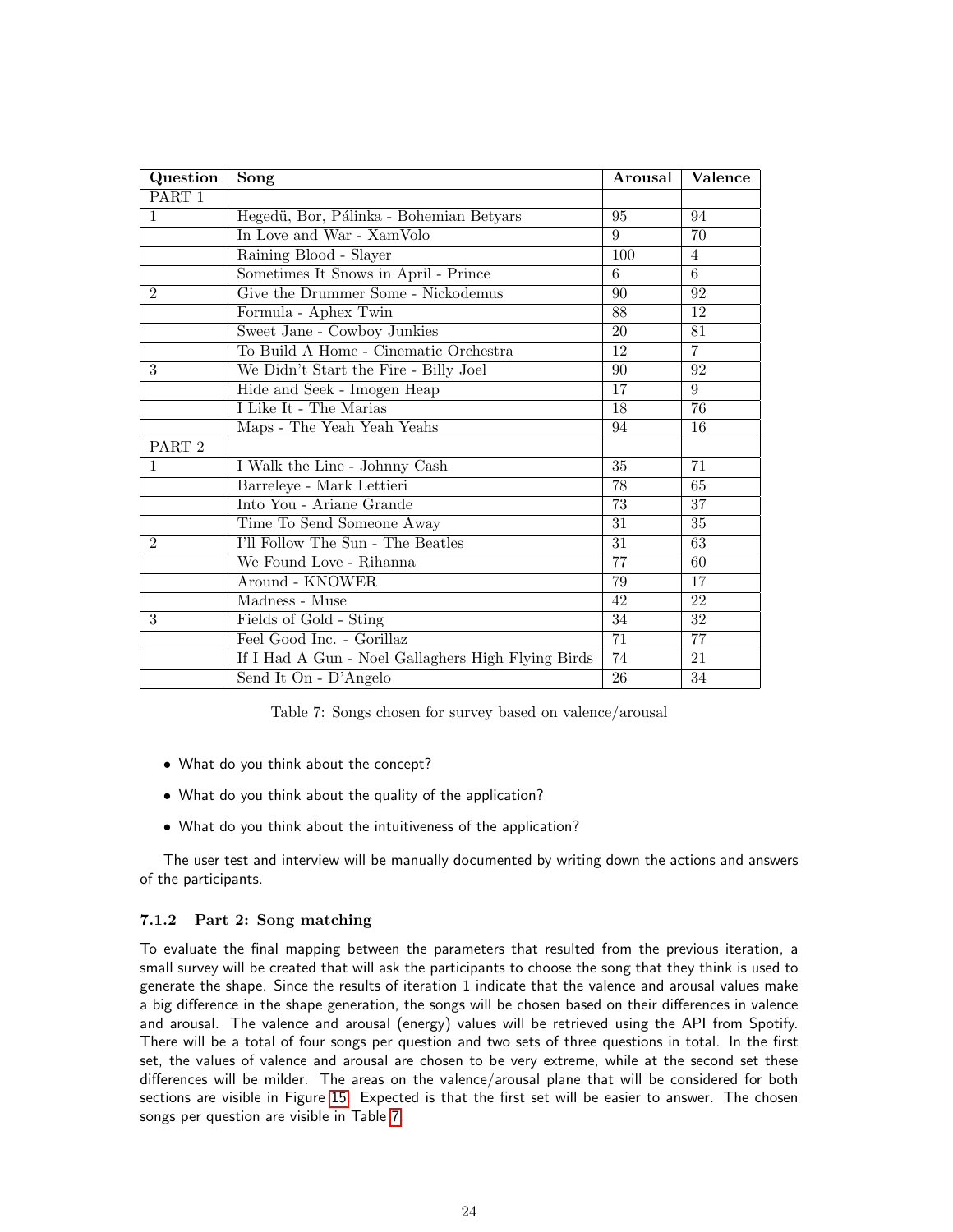<span id="page-24-0"></span>

Figure 15: Areas of valence and arousal that will be considered for each set of questions. Blue: First set, Yellow: Second set

## 7.2 Results

In total 9 responses were recorded for the online quiz (part 2), recruited from our network. The average score participants achieved was 7.67 out of 24 points, with a range between 6 and 10 points. Additionally, seven user tests were conducted (part 1). The notes from these user tests can be found in Appendix C. A summary with some observations is given in this chapter.

## 7.2.1 Do you think the shapes represent the song?

For this question, results were mixed, 2 thought the shape represented the song well, 1 response was ambivalent, and 4 persons thought the shape did not represent the song.

### 7.2.2 What do you think about the concept?

People were positive about the concept, but were unsure of what to do with the product.

### 7.2.3 What do you think about the quality of the application?

Overall participants thought the application was of good quality. Some improvements were suggested:

- Elaborate on the website content
- Sometimes the page had to be reloaded to make the shape work properly
- Add a loading bar
- Label sliders better
- Show where spelling errors are in the search bar
- Make the application only have one search bar, not separate artist and title boxes

### 7.2.4 What do you think about the intuitiveness of the application?

Participants were positive about the usability of the website. They could find the needed buttons easily, and could use the application. Users also commented on the points raised in the previous question.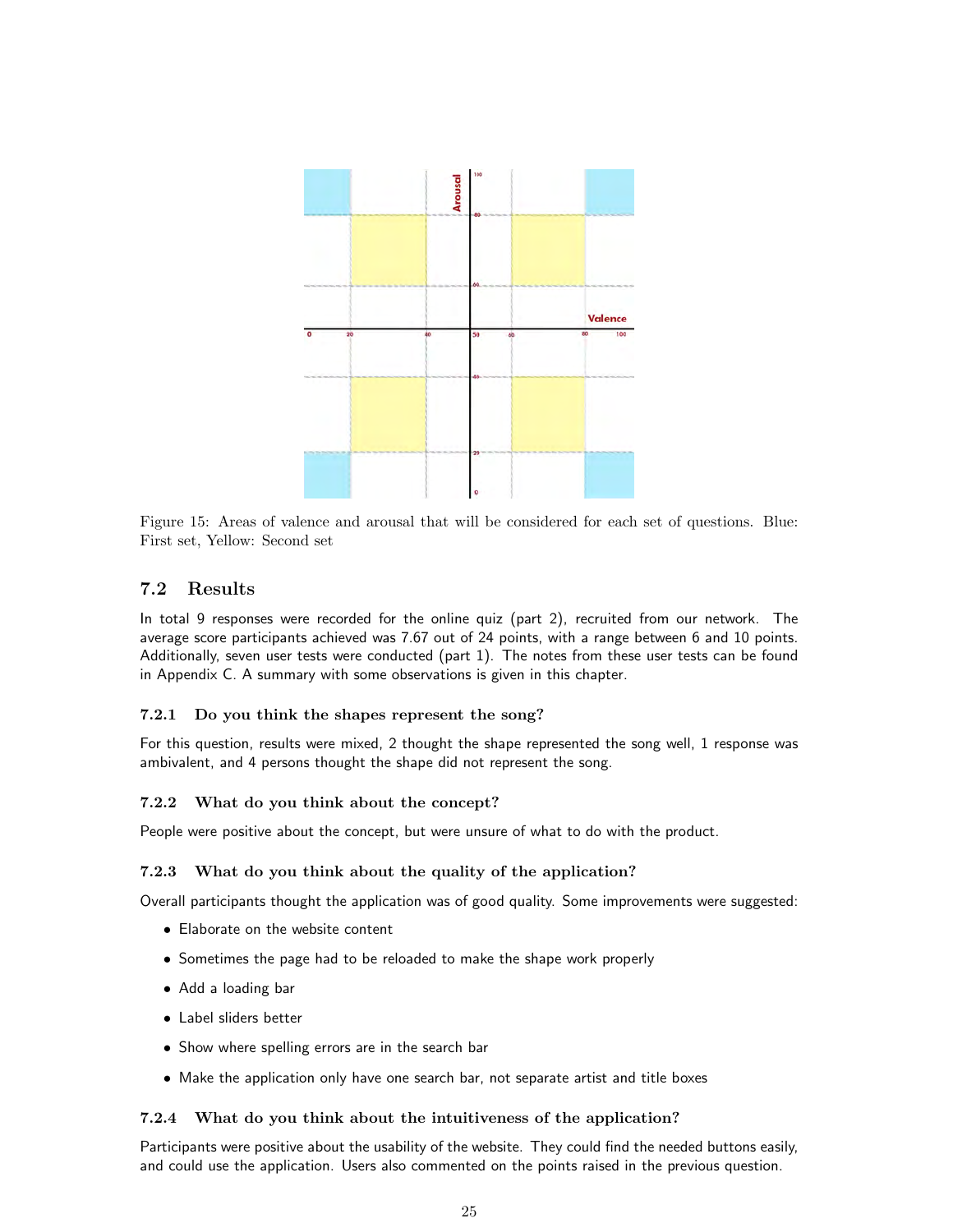## 7.3 Discussion

The results of this evaluation gave some great insights into the current status of the application from a user perspective and into how recognisable the shapes generated by the mapping used in this iteration are.

The results from the survey indicate that the recognisability of the shapes is far lower than was expected. The amount of correct answers is just slightly higher than a random guess. However, some shapes were answered very accurate, an example of this is the shape corresponding to Raining Blood by Slayer which got a hundred percent accuracy. This song is very similar in its features and feel compared to the song Ace of Spades by Motorhead which was used in the previous iteration in order to define the correct mapping. It could be the case that the mapping that was created out of the first iteration is not universal enough and only works accurately with songs similar to the ones that were discussed during the first iteration.

The results of the user test were far more positive towards the application. What was specifically interesting was, that when the participants were asked whether they thought the shapes resembled the song, most of them saw a relationship between the song and the shape, which is in contrast with the results of the survey. The fact that the relationship between a song and its corresponding shape is only acknowledged when both components are revealed, seems to indicate that there is no inherent relation between a song and a shape but that one attaches meaning to the shape when it is placed next to a song. Or in some cases putting the two together will amplify an inherent relationship between song and shape. This means that the actual shape might not be as important as previously thought, since apparently a large part of the relationship between sound and shapes comes from the meaning derived from the context the two components are placed in.

However, some people did not really see a correlation between the shape and the song. It was interesting to see that some people who at first did not see any correlation started seeing a connection when they tried it out with multiple songs. This is most likely due to the limitation of sticking to the torus shape, every shape that is generated is essentially the same shape, it is only the details that make this shape unique. There was some critique on these details as well. A large part of visualizing the arousal in a song is done through the amount of noise. Some participants thought this noise was to spiky to represent certain styles of music. They thought this noise represented a more electronic music style while they used a classic rock song as input.

This is one of the downsides of using the valence and arousal scale as a mapping between the music and the shape. The interpretation of the shape becomes very abstract. A lot of participants started to over-analyze how the shape was constructed, which resulted in some confusion for the participants. For future work it might be a good idea to look into a way to combine the use of the valence/arousal with some more descriptive features, which would make it easier to confirm that a shape indeed corresponds to a certain song.

The usability of the website turned out to be decent, which was expected given the limited amount of screens and functions of the application. What was not that clear to the users was the fact that the sliders that change the color and size were not labeled. However, after adjusting these sliders their functions became clear immediately. Nevertheless, adding labels would increase the clarity of the website. Additionally, since the loading time of generating a shape was sufficiently large, a participant suggested the addition of a loading bar when the shape is generating.

Participants were impressed with the quality of the website and liked the idea of 3D printing one of the shapes. It was clear for the participants how to download the shape, however it was not so clear what to do once the obj. file was downloaded. With the exception of one participant with a background in 3D modelling who imported the object in a 3D modelling software and made a beautiful render out of it, which can be seen in Figure [16.](#page-26-0) Nevertheless, for a final application it would be a good idea to either make a tutorial on how to 3D print the downloaded file with a 3D printer or print the shapes ourselves and ship and sell them.

In general the participants liked the concept of the application and really enjoyed looking at the different results for different songs. However, they did not have the need to use it to 3D print their own shapes, since they would not know what to do with it. This could mean it might be a good idea to look into either adding a functionality or purpose to the 3D printable object to make the incentive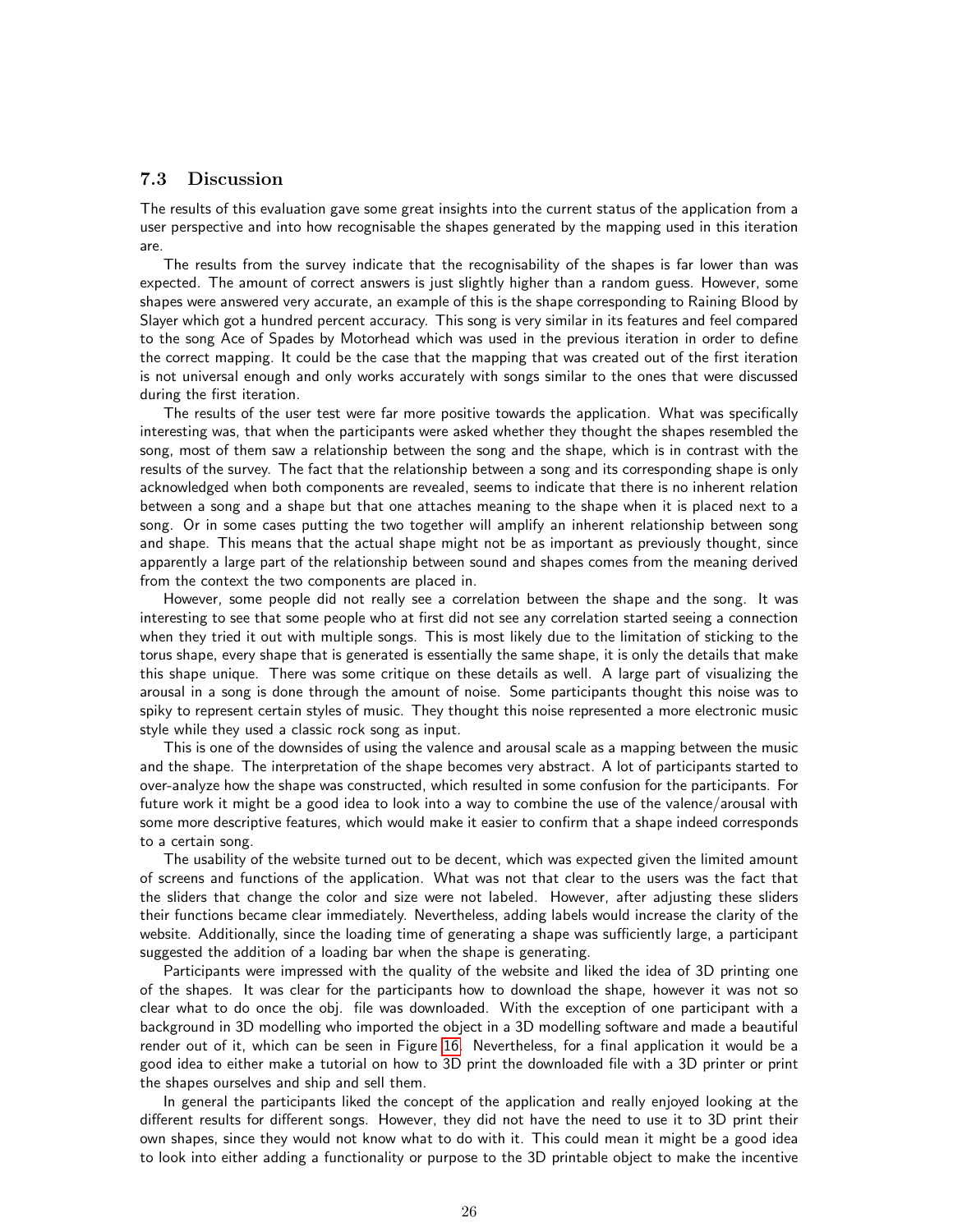<span id="page-26-0"></span>![](_page_26_Picture_0.jpeg)

Figure 16: Render made by participant during user tests (Credit: Pepijn Peeters)

of printing it better or into re-branding the application into an exploratory tool.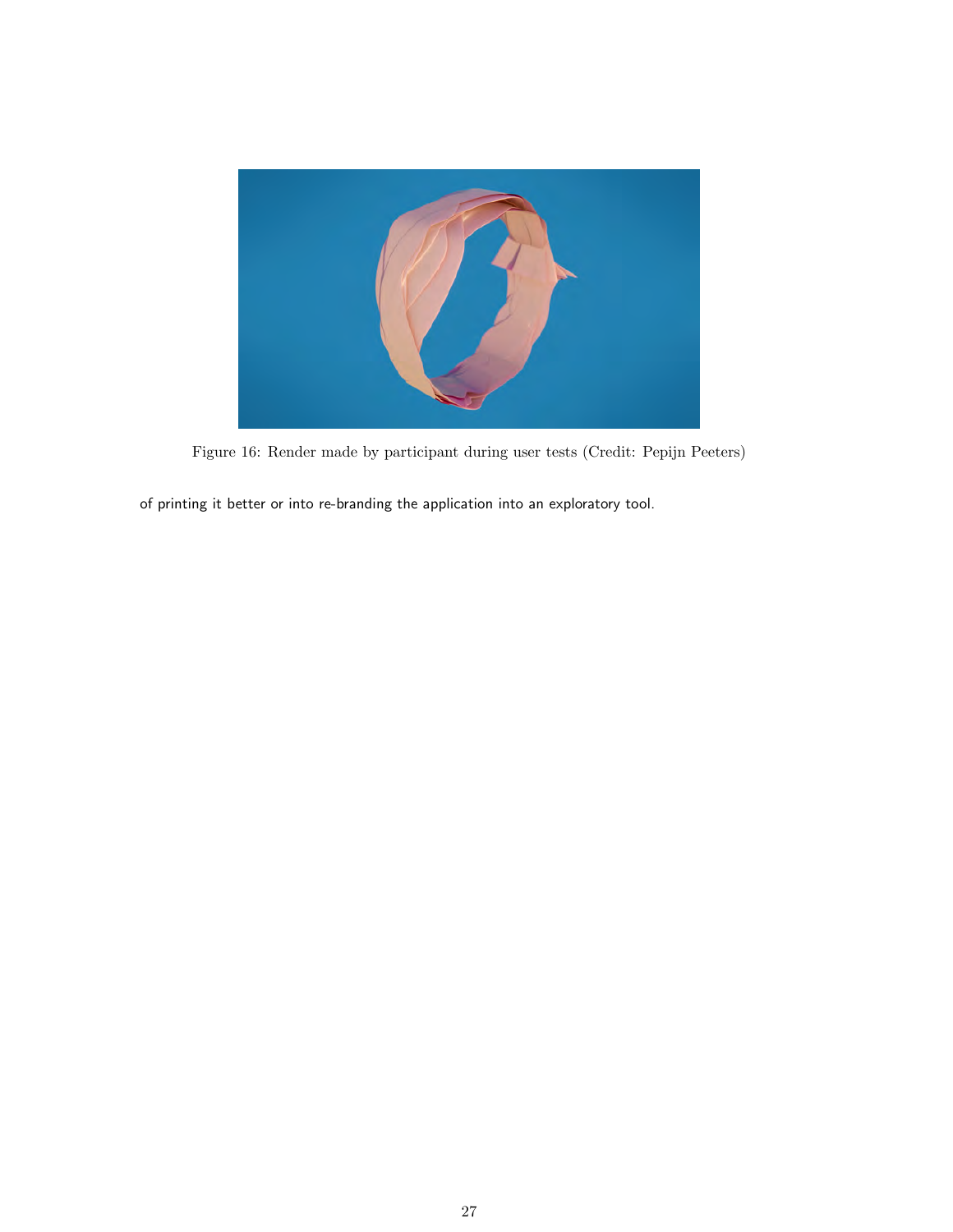# <span id="page-27-0"></span>8 Conclusion

Overall, this project has been an interesting journey into investigating the relationship between songs and shapes. According to the user tests the current website is fairly easy to use and the songs match the shapes despite the poor results from the quiz, since most likely the connection is only established once both the song and the shape are given. To increase the usability the labels have to be added to the sliders and more clarity should be given on how to 3D print the actual shapes.

During the course of this project we have used the valence/arousal plane as a general guideline to classify songs and map them towards the parameters of the shape. This approach gave quite a good insight into the general feel of the song. However, reducing musical data like this, might have caused some important data and associations to get lost which the evaluation of iteration 2 seemed to indicate. For future work it might be interesting to investigate a mapping between songs and shapes using for example the lyrics or the instrumentation.

Since the participants liked exploring the results of different songs using the website, but the desire to actually print the shape was quite low, creating an incentive to 3D print the shape would be interesting to research. An example of such an incentive could be the addition of an NFC chip to the shape, which has a link to the song on Spotify. This would make the product resemble the original physicalisations of music, like cds and vinyls, on which it was based on even more. A more low-technology solution to creating an incentive for 3D printing would be to create accessories to store the 3D prints in. This could nudge the users into starting a collection. Also, during the evaluation sessions a participant suggested the idea of incorporating the musical artists into the development of the shapes. When the artist has a say into how the shape is generated it would correlate more with his intentions and the public would have more incentive to buy/download it.

We found that using the website as a medium to distribute the application works well. According to our evaluation and the user testing the website is of sufficient quality to be kept online. We are curious to see if and how the program will be used be used in the future.

# <span id="page-27-1"></span>9 Reflection

This project has been a very broad experience, covering many aspects of the Interaction Technology space. We covered almost all areas, from the economical side to going deep into configuring web servers and applications, to doing user studies and distilling principles. It also gave a great taster on how research is conducted within the faculty, including things like ethics procedures. However, this project also posed a number of unanticipated challenges.

Firstly, during the project, the Covid-19 pandemic hit. This made many of the planned activities impractical or impossible. We believe that this has caused most of the delays. Usually, we would have conducted user test in person, which would have been more efficient than conducting a survey through an online platform. This has most likely caused a delay of a number of weeks. However, we could adapt to the situation, and manage as good as possible. Additionally, it was harder to reach participants than expected. Usually, many participants could be recruited face to face, for example in DesignLab. Physical recruitment was off the table, so we had to rely on recruitment via social media within our network, who were also all dealing with the lockdown in their own ways. However, many came through and participated enthusiastically, for which we remain ever grateful.

Secondly, during the implementation of the second iteration, some unexpected issues came up with the server running the application. The last bit of delay was filled with staring at and negotiating with a bash prompt and ever evolving error messages and disfunction. Eventually, however, we managed to get the website up and working to a deployable standard. It did teach us that there are still many particularities in deploying a web application to an actual server environment in comparison to a development environment. Many things that worked fine in the development version failed in production. Including, but not limited to many particularities in running OpenGL and Java.

Finally, the course this project is a part of was aimed at projects executed by teams of four. We did the project with the two of us. While it still was manageable, some more finesse could potentially be applied if more collaborators would have been part of this project. However, cooperation went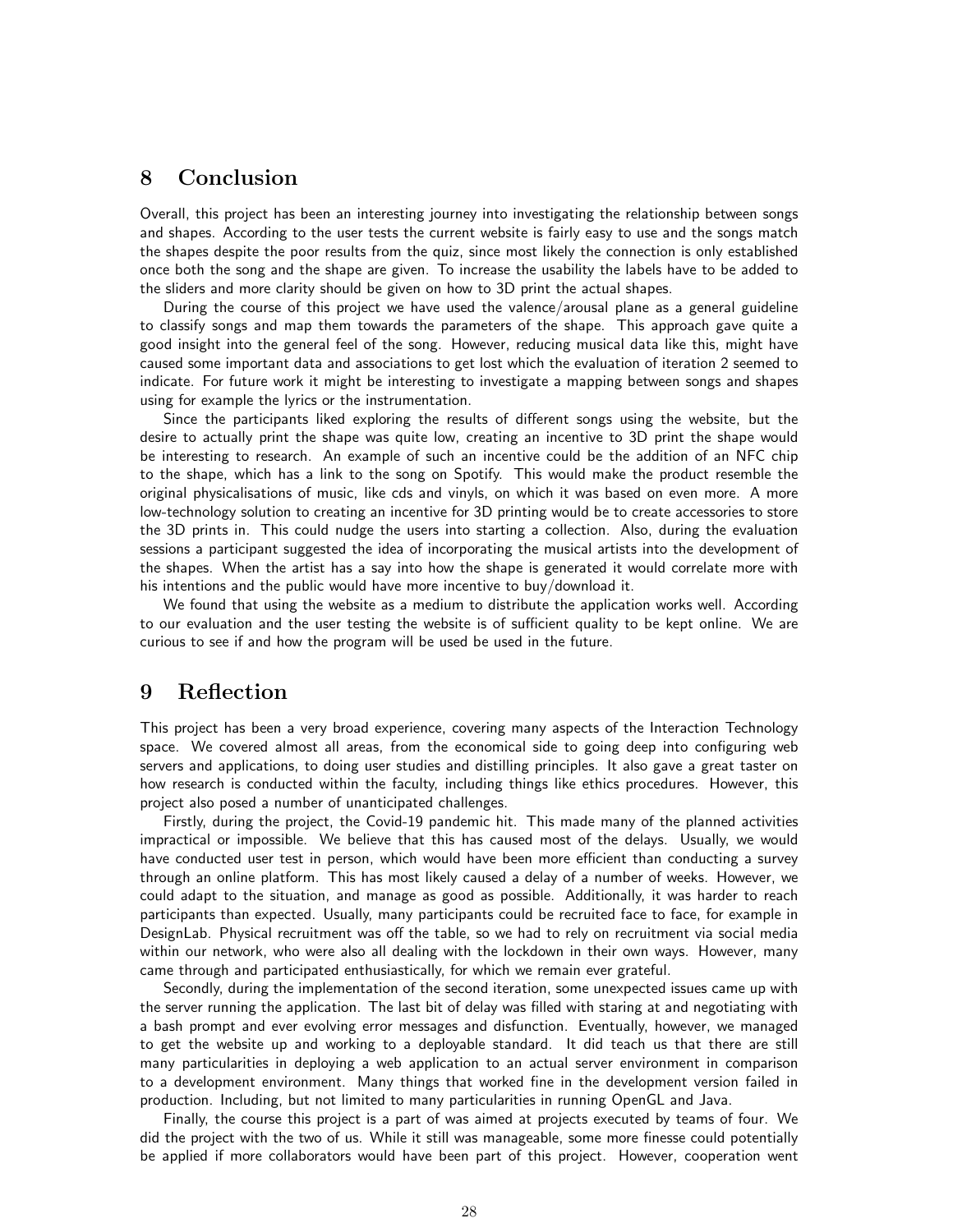smoothly with the two of us, also throughout the lockdown. Decisions were made in conjunction, and work was done mostly separately due to the working conditions. This method, while maybe not as efficient as face to face cooperation, was more than satisfactory to get work done on the project.

All in all, this project has been a very educational experience, and we believe to have achieved good results, despite some challenges and setbacks. This project has been a great opportunity to dig in deep into a subject and create something close to our hearts, alongside being of great educational, and developmental value.

## 9.1 Acknowledgements

We would like to acknowledge the continued support our teacher and supervisor throughout the project, and throughout extraordinary circumstances. Additionally, we would like to thank all the participants of our studies, without whom this research would not have been possible.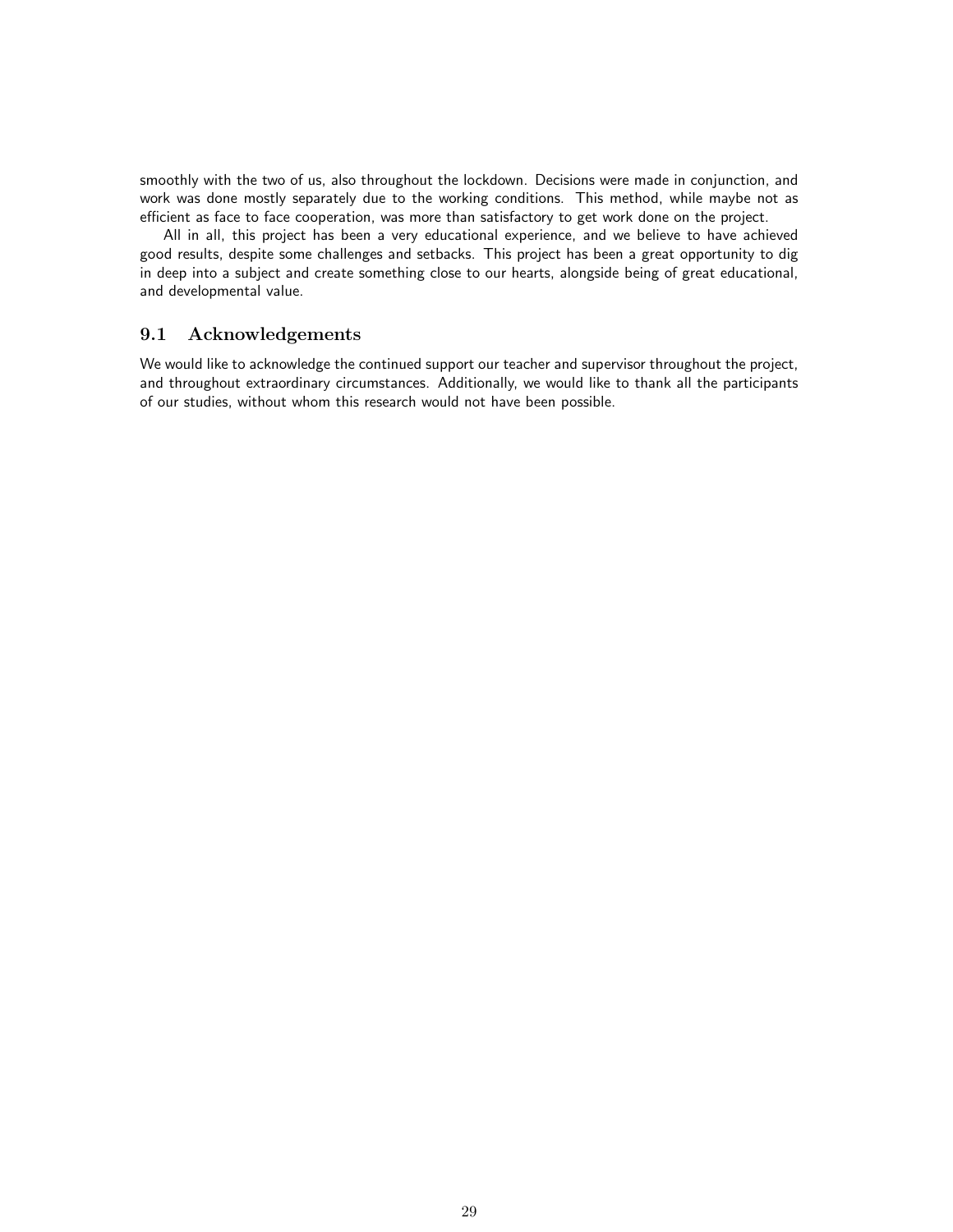# References

- <span id="page-29-10"></span>[1] Sofiane Achiche and Saeema Ahmed. "Mapping shape geometry and emotions using fuzzy logic". In: International Design Engineering Technical Conferences and Computers and Information in Engineering Conference. Vol. 43284. 2008, pp. 387–395.
- <span id="page-29-16"></span>[2] Peter Bright. Oracle deprecates the Java browser plugin, prepares for its demise. Ed. by ARS Technica. 2016. url: [https://arstechnica.com/information-technology/2016/](https://arstechnica.com/information-technology/2016/01/oracle-deprecates-the-java-browser-plugin-prepares-for-its-demise/) [01 / oracle - deprecates - the - java - browser - plugin - prepares - for - its - demise/](https://arstechnica.com/information-technology/2016/01/oracle-deprecates-the-java-browser-plugin-prepares-for-its-demise/). (accessed: 16.07.2020).
- <span id="page-29-3"></span>[3] RH Chen et al. "Content based music emotion analysis and recognition". In: Proc. of 2006 International Workshop on Computer Music and Audio Technology. Vol. 68275. 2006, p. 2.
- <span id="page-29-14"></span>[4] Paul Lamere (plamere) et. Co. Spotipy. URL: [https://spotipy.readthedocs.io/en/2.](https://spotipy.readthedocs.io/en/2.13.0/) [13.0/](https://spotipy.readthedocs.io/en/2.13.0/). (accessed: 16.07.2020).
- <span id="page-29-7"></span>[5] Martin Daniel Cooney and Maria Luiza Recena Menezes. "Design for an art therapy robot: An explorative review of the theoretical foundations for engaging in emotional and creative painting with a robot". In: Multimodal Technologies and Interaction 2.3 (2018), p. 52.
- <span id="page-29-17"></span>[6] Laura Faulkner. "Beyond the five-user assumption: Benefits of increased sample sizes in usability testing". In: Behavior Research Methods, Instruments,  $\mathscr{C}$  Computers 35.3 (2003), pp. 379–383.
- <span id="page-29-13"></span>[7] Processing Foundation. Processing 3.3.1. url: [https : / / processing . org/](https://processing.org/). (accessed: 30.06.2020).
- <span id="page-29-11"></span>[8] Jacek Grekow. "Music emotion maps in the arousal-valence space". In: From content-based music emotion recognition to emotion maps of musical pieces. Springer, 2018, pp. 95–106.
- <span id="page-29-1"></span>[9] Adit Jamdar et al. "Emotion analysis of songs based on lyrical and audio features". In: arXiv preprint  $arXiv:1506.05012$  (2015).
- <span id="page-29-9"></span>[10] Rohit Ashok Khot, Larissa Hjorth, and Florian'Floyd' Mueller. "Understanding physical activity through 3D printed material artifacts". In: Proceedings of the SIGCHI Conference on Human Factors in Computing Systems. 2014, pp. 3835–3844.
- <span id="page-29-0"></span>[11] Youngmoo E Kim et al. "Music emotion recognition: A state of the art review". In: Proc. ismir. Vol. 86. 2010, pp. 937–952.
- <span id="page-29-8"></span>[12] Adinda Rosa van't Klooster and Nick Collins. "In A State: Live Emotion Detection and Visualisation for Music Performance." In: NIME. 2014, pp. 545–548.
- <span id="page-29-15"></span>[13] PerMagnus Lindborg and Anders K Friberg. "Colour association with music is mediated by emotion: Evidence from an experiment using a CIE Lab interface and interviews". In: PloS one 10.12 (2015), e0144013.
- <span id="page-29-6"></span>[14] Plotting Music's Emotional Valence, 1950-2013. url: [https://web.archive.org/web/](https://web.archive.org/web/20170422195736/http://blog.echonest.com/post/66097438564/plotting-musics-emotional-valence-1950-2013) [20170422195736/http://blog.echonest.com/post/66097438564/plotting- musics](https://web.archive.org/web/20170422195736/http://blog.echonest.com/post/66097438564/plotting-musics-emotional-valence-1950-2013)[emotional-valence-1950-2013](https://web.archive.org/web/20170422195736/http://blog.echonest.com/post/66097438564/plotting-musics-emotional-valence-1950-2013). (accessed: 25.06.2020).
- <span id="page-29-12"></span>[15] Spotify. Spotify API. URL: <https://developer.spotify.com/documentation/web-api/>. (accessed: 10.06.2020).
- <span id="page-29-4"></span>[16] Yunqing Xia, Linlin Wang, and Kam-Fai Wong. "Sentiment vector space model for lyricbased song sentiment classification". In: International Journal of Computer Processing Of Languages 21.04 (2008), pp. 309–330.
- <span id="page-29-2"></span>[17] Dan Yang and Won-Sook Lee. "Music emotion identification from lyrics". In: 2009 11th IEEE International Symposium on Multimedia. IEEE. 2009, pp. 624–629.
- <span id="page-29-5"></span>[18] Yi-Hsuan Yang and Homer H Chen. "Machine recognition of music emotion: A review". In: ACM Transactions on Intelligent Systems and Technology (TIST) 3.3 (2012), pp. 1–30.